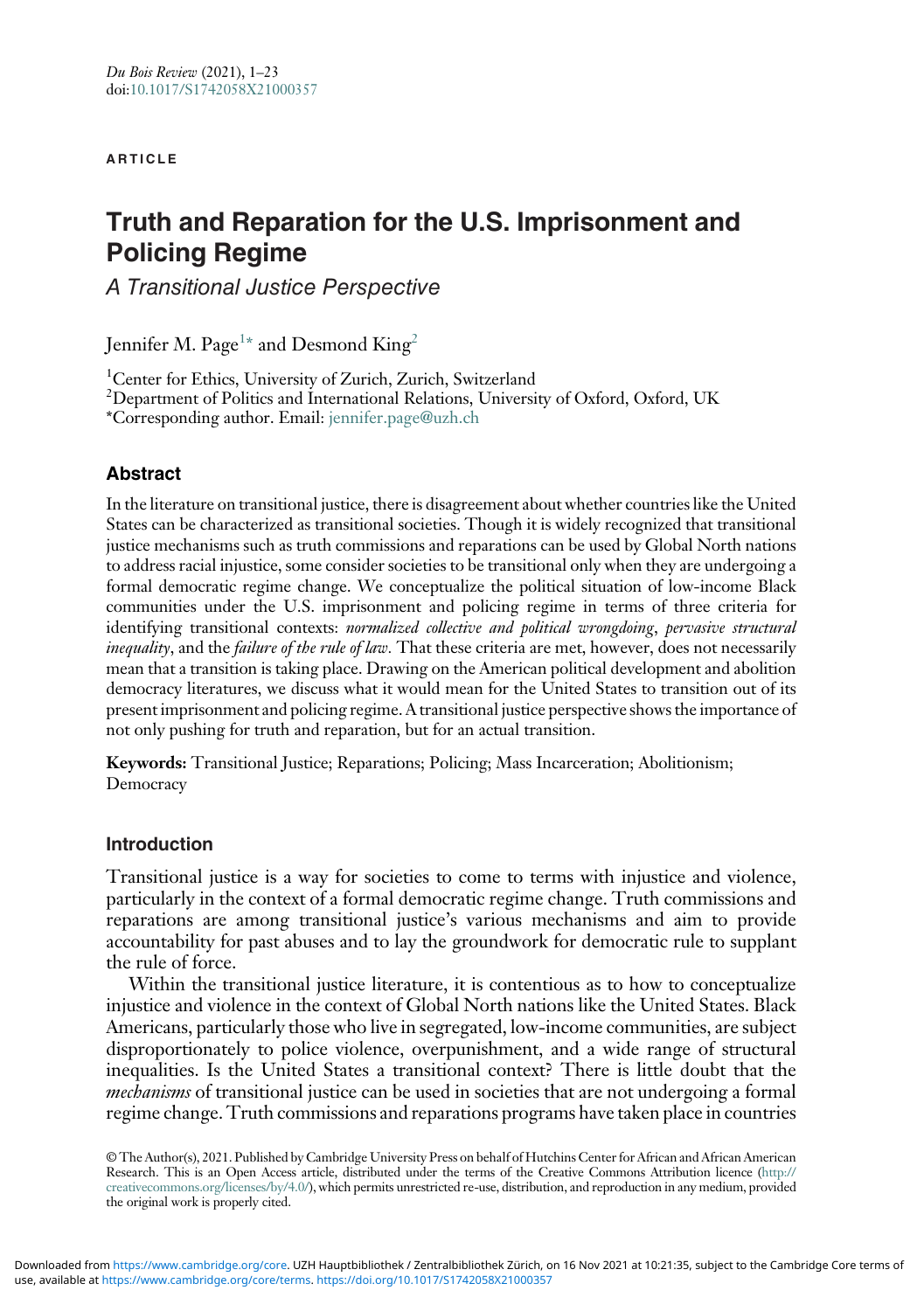like the United States, Canada, and Australia to address legacies of historical injustices (Ladisch and Roccatello, [2021\)](#page-20-0). However, as Rosemary Nagy ([2008](#page-20-1)) writes, "it is also rather awkward to affix the label 'transitional' to justice long denied in liberal democracies. To say that the transition to democracy is as yet incomplete or that we are transitioning to a reconciled, more just society, may overly broaden notions of democratisation or transition" (p. 281). There is, in other words, a potential misnomer in describing anti-Black institutional racism in the United States as a transitional context. What is specifically transitional about this context—namely, an in-progress regime change—is arguably lost in such a description.

This article analyzes imprisonment and policing-based state violence against Black Americans using a transitional justice framework. Drawing on Colleen Murphy's [\(2017](#page-20-2)) recent conceptual work, we discuss the political situation of low-income Black communities in terms of three categories for identifying transitional contexts: normalized collective and political wrongdoing, pervasive structural inequality, and the failure of the rule of law. But, we argue, there are also respects in which the United States departs from paradigmatic transitional contexts. An important insight about the meaning of transitional justice in the Global North follows. An ever-present hazard is the exclusive focus on transitional justice's mechanisms and a reckoning with history while failing to acknowledge when present circumstances warrant a full-blown regime change. ("Regimes" can be understood not only as the formal structures of governance, but also as political orders.) The mechanisms of truth and reparation are essential for accountability; but unless we conceptualize the United States as in need of a transition, there is only so much these mechanisms would accomplish. A transitional justice perspective, then, shows that there needs to be what contemporary abolitionists have long recognized: a complete transformation in the existing way of policing and punishing Black people in the United States. This, paired with truth and reparation, would be transitional justice.

In addition to making this argument our analysis has two further aims. First, it advances the debate on the applicability of transitional justice theory to the Global North, working out the commonalities between the U.S. and paradigmatic transitional contexts and discussing what it means for Global North countries to undergo a transition. In particular, we argue for the relevance of "abolition democracy" to conceptualizing regime change in the context of the United States. This concept originated in the thought of W. E. B. Du Bois [\(\[1935\]1998](#page-18-0)) and is taken up by Angela Y. Davis ([2005](#page-18-1)) and the contemporary prison abolition movement.

Second, in public discussion about reparations to Black Americans, transitional justice is an infrequently used but powerful concept. Those who advocate including Global North nations in transitional justice's scope are at least in part motivated by the objectionableness of marking out "emerging democracies" that require transitional justice in order to become like "established democracies," where the concerns of transitional justice ostensibly do not apply (e.g., Hansen [2011,](#page-19-0) p. 40). Against the backdrop of a racial ideology "that blames Blacks themselves for their poorer relative economic standing, seeing it as the function of perceived cultural inferiority" instead of an unjust and dysfunctional sociopolitical order, there is rhetorical power in showing what the present-day United States has in common with pre-transitional contexts that are widely recognized as such (Bobo and Kleugel, [1997](#page-18-2), p. 95).

#### Transitional Justice in the United States?

Let us begin by looking more closely at the question of whether Global North countries can be characterized as "transitional." Authors like Andrew Valls ([2003](#page-22-0)), Stephen Winter [\(2014\)](#page-22-1), and ourselves (King and Page, [2018\)](#page-20-3) have argued that the tools of transitional justice—truth commissions, reparations, memorialization and memory projects, political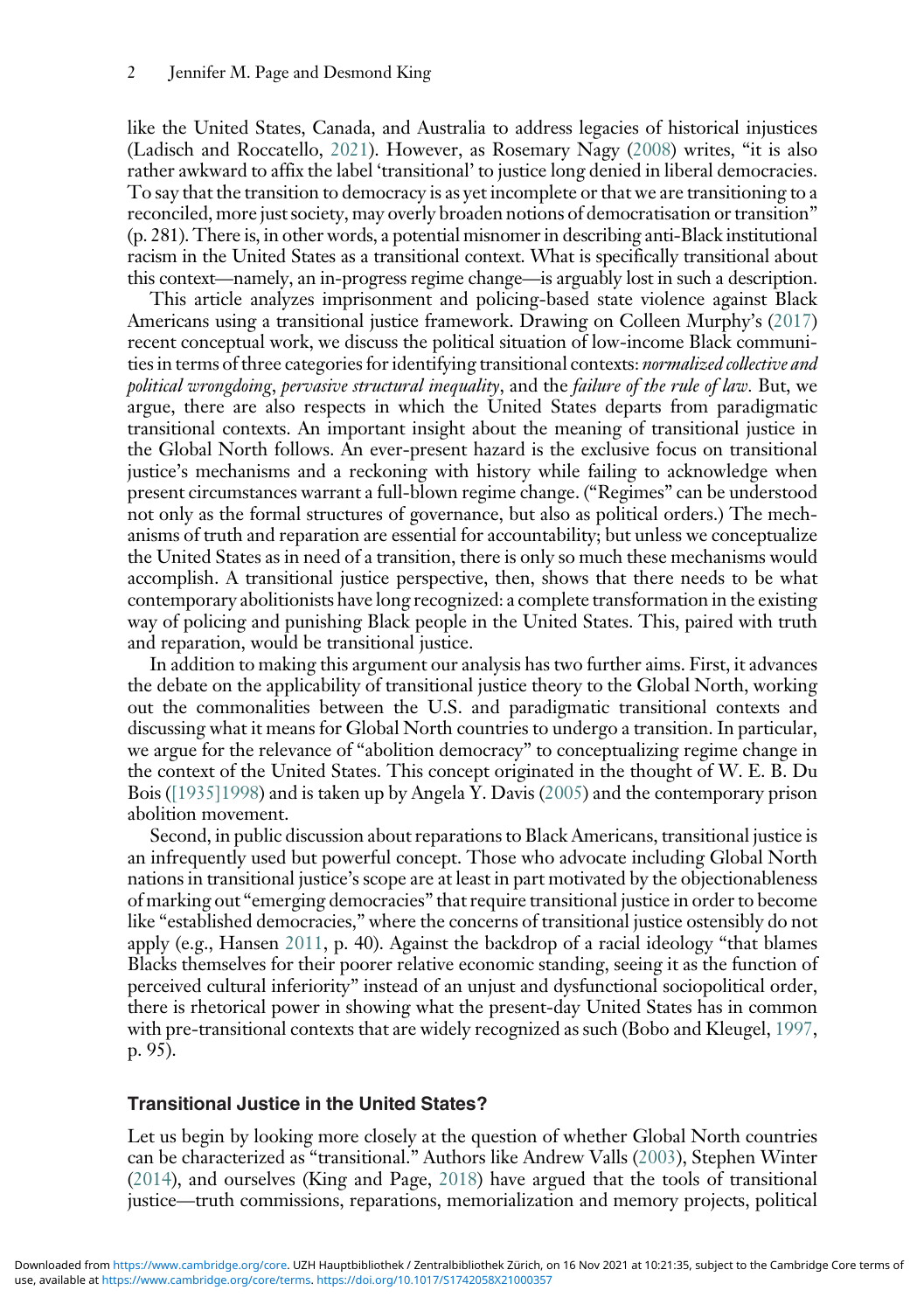apologies, and so on—can help these nations grapple with legacies of violence and exclusion. Using these tools, a society with formally democratic features, such as democratic elections, can work toward becoming a more substantive democracy. Adjoa A. Aiyetoro ([2011\)](#page-17-0) makes the formal–substantive democracy distinction in the context of the United States. Though Black voter suppression is a continuing threat to the formal democratic status of U.S. elections (Anderson [2018\)](#page-17-1), elections take place at regular, predictable intervals. Notwithstanding the January 6, 2021 attack on the Capitol and the White supremacist politics that fueled it (Nevius [2021](#page-21-0); Smith and King, [2021](#page-21-1)), so do transitions of power. However, Aiyetoro [\(2011\)](#page-17-0) points out, while "many tout the United States as being the most advanced democracy… significant portions of its citizens are living under conditions or vestiges of oppression" (p. 635). True democracy requires substantive democracy, she argues, and "substantive democracy requires each citizen to be valued and heard equally" (p. 636). This is far from the case for the descendants of enslaved persons, but Aiyetoro thinks reparations are a promising pathway to the United States becoming a substantive democracy.

Though Aiyetoro's aim is to lay out an argument for reparations for Black Americans, not to provide a theory of transitional justice, her formal–substantive democracy distinction offers a way in which the United States might be thought of as a transitional political context. But many scholars understand transitional justice as explicitly concerned with the context of a formal democratic regime change. Harry Hobbs [\(2016](#page-19-1)) characterizes the field of transitional justice as "wedded to the paradigmatic transition—a liberal democratic state rising from the ashes of a collapsed authoritarian regime"  $(p. 512)$  $(p. 512)$  $(p. 512)$ .<sup>1</sup> This is the context Ruti G. Teitel ([2014](#page-22-2)) was thinking of in her writings that brought the term "transitional justice" to mainstream scholarly attention in the early 1990s; the same goes for Neil J. Kritz's ([1995](#page-20-4)) four-volume Transitional Justice: How Emerging Democracies Reckon with Former Regimes (Arthur [2009\)](#page-17-3). Alexandra Barahona de Brito and colleagues [\(2001\)](#page-18-3) similarly understand transitional justice as addressing the "legacies of repression" that "societies face during a transition from authoritarian or totalitarian to democratic rule" (p. 1). Some definitions, however, see the requirement of a democratic regime change as too narrow, recognizing that in practice, questions of transitional justice can arise after civil or international wars, and that a regime change with democratic aspirations does not necessarily produce democracy. For Anja Mihr [\(2021](#page-20-5)), transitional justice is "a concept and a process that encompasses a number of different legal, political, and cultural instruments and mechanisms that can strengthen, weaken, enhance, or accelerate processes of regime change and consolidation" (p. 1). Alice MacLachlan and Allen Speight [\(2013\)](#page-20-6) see transitional justice's context as the aftermath "of conflict or regime change, [when] political actors confront questions of individual and collective responsibility—and thus, the need for accountability and legal justice—without stable, recognizable sources of legal and political authority to draw upon" (p. 3). $<sup>2</sup>$ </sup>

A recent book by Murphy ([2017](#page-20-2)) is one of the most thoroughgoing theoretical efforts to conceptualize transitional justice. As Murphy argues, transitional justice isn't only about the mechanisms that are commonly associated with it. Rather, it is a distinct form of justice that can be achieved (or not) in the domain to which it is specific. Just as distributive justice concerns the domain of how goods and opportunities are allocated and corrective justice concerns the domain of civil wrongs, transitional justice concerns the "just pursuit of societal transformation" (Murphy [2017](#page-20-2), p. 112). Paradigmatic transitional contexts include the end of apartheid rule in South Africa, the end of the Bosnian War, and the recent peace agreement between the Colombian government and The Revolutionary Armed Forces of Colombia (FARC) (cf. Ní Aoláin and Campbell, [2005,](#page-21-2) pp. 179-182). In such contexts, whether the future will bring stability or a reemergence of past violence is a genuinely uncertain matter—one study shows that ninety percent of civil wars in the 2000s are the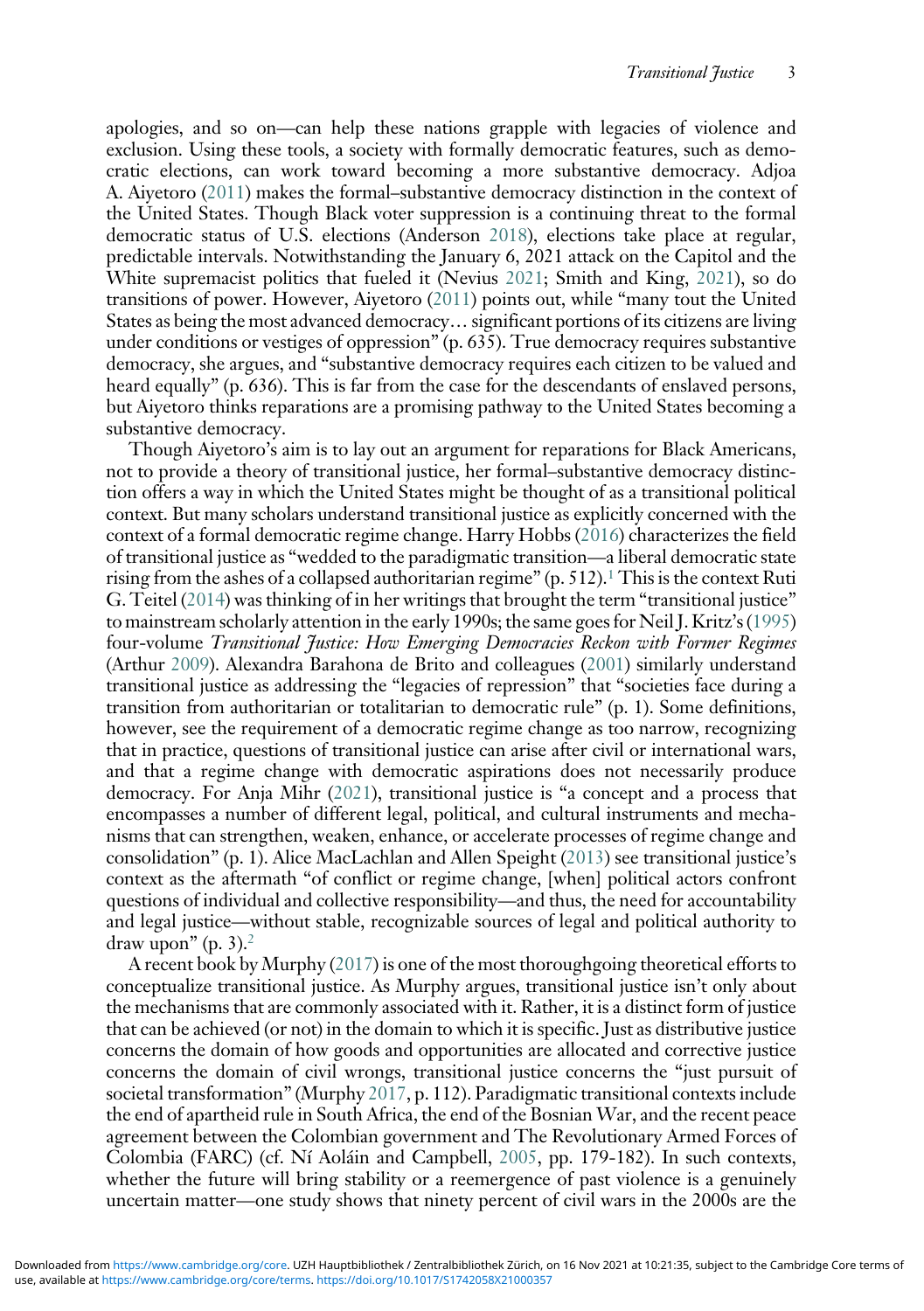resumption of civil wars that had previously ended (Walter [2015](#page-22-3)). What happens in the transition period can thus play an important role in promoting a lasting peace. According to Murphy ([2017](#page-20-2)), transitional justice aims at transforming societies characterized by four necessary conditions: normalized collective and political wrongdoing, pervasive structural inequality, serious existential uncertainty, and fundamental uncertainty about authority.

Authors who think that the tools of transitional justice can be applied without considering the current United States a bona fide transitional context have a point: These tools are valuable ways of addressing past and present injustice. At the same time, explicitly considering commonalities between paradigmatic transitional contexts and the United States can ground a penetrating critique of the latter—in particular its imprisonment and policing regime. Two of Murphy's criteria—normalized collective and political wrongdoing and pervasive structural inequality—apply straightforwardly to the political situation of low-income African American communities under this regime, as does as a third criterion—failure of the rule of law.

# Conceptualizing the U.S. Imprisonment and Policing Regime

## Normalized Collective and Political Wrongdoing

Murphy [\(2017](#page-20-2)) defines normalized collective and political wrongdoing as "the actions or omissions of particular human beings that result in violations of human rights" (pp. 49-50). Such wrongdoing often targets members of structurally disadvantaged groups—"the vulnerability to abuse and human rights violations increases when there is an absence of minimum level of respect and recognition of the humanity of members of a certain group" (Murphy [2017](#page-20-2), p. 61).

Police killings and violence towards Black Americans are a visible example of normalized collective and political wrongdoing. Consider the findings of a 1998 Human Rights Watch report of the United States:

Police abuse remains one of the most serious and divisive human rights violations in the United States. The excessive use of force by police officers, including unjustified shootings, severe beatings, fatal chokings, and rough treatment, persists because overwhelming barriers to accountability make it possible for officers who commit human rights violations to escape due punishment and often to repeat their offenses. Police or public officials greet each new report of brutality with denials or explain that the act was an aberration, while the administrative and criminal systems that should deter these abuses by holding officers accountable instead virtually guarantee them impunity….

In the cities we have examined where such data are available, minorities have alleged human rights violations by police more frequently than White residents and far out of proportion to their representation in those cities. Police have subjected minorities to apparently discriminatory treatment and have physically abused minorities while using racial epithets. Mistreatment may be non-violent harassment and humiliation… At worst, it includes the kinds of extreme violence we feature in this report (Human Rights Watch [1998,](#page-19-2) pp. 25, 39).

Little has changed in subsequent decades. A report of the United Nations Working Group of Experts on People of African Descent in 2016 identified "alarming levels of police brutality and excessive use of lethal force by law enforcement officials, committed with impunity against people of African descent in the United States" (UNHRC [2016](#page-22-4), p. 7).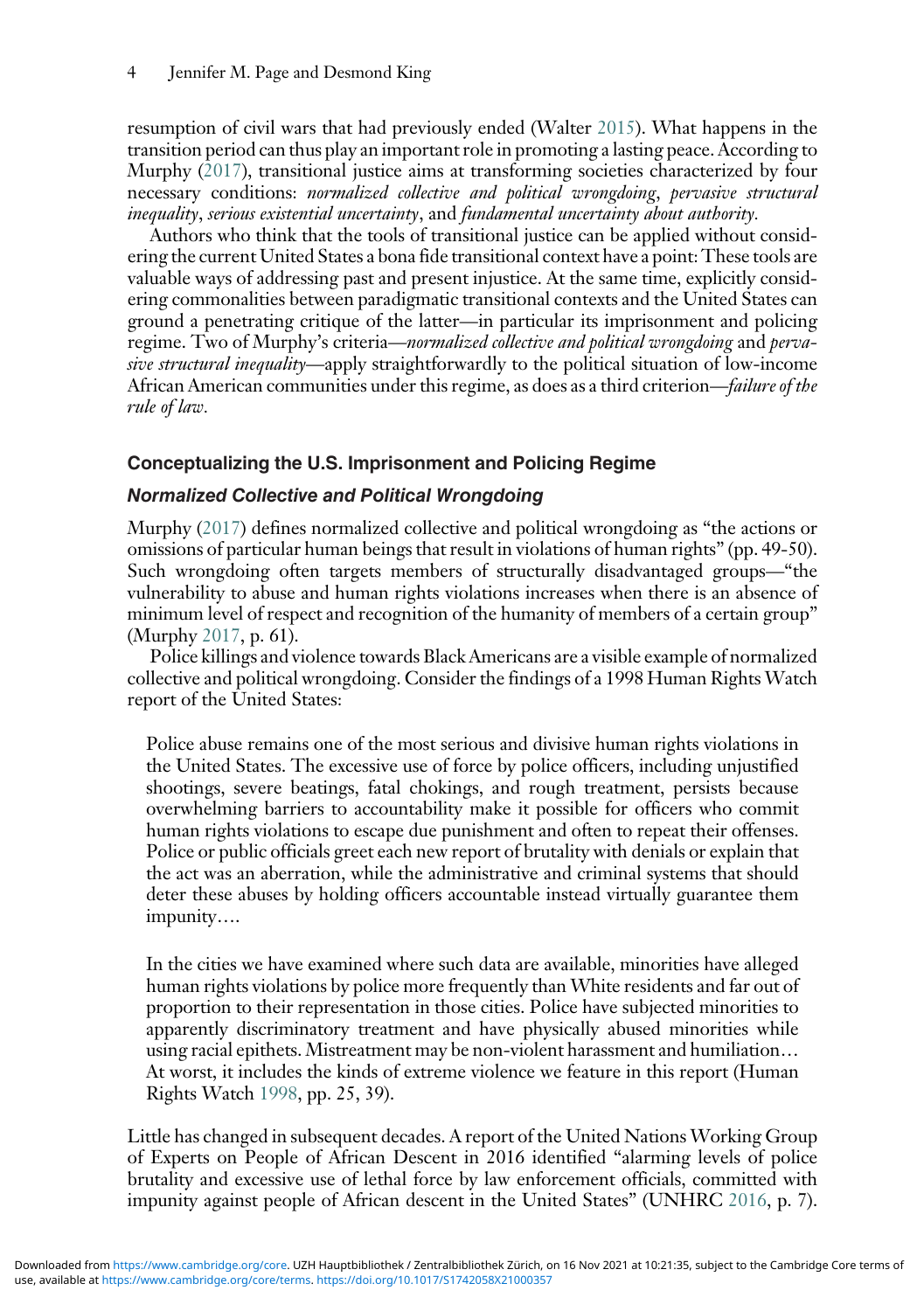Researchers have found that Black men face a 2.5 times higher risk of being killed by police compared to their White male counterparts, and a 1 in 1000 risk overall (Edwards et al., [2019](#page-18-4)). Moreover, killings by police are "only the tip of the iceberg in what is a pervasive racial bias in the justice system," according to the United Nations report [\(2016,](#page-22-4) p. 8). Testimonies of Black Americans revealed "a pattern of police practices which violate their human rights: they are disproportionately targeted for police surveillance, and experience and witness public harassment, excessive force, and racial discrimination" (UNHRC [2016](#page-22-4), p. 8).

When it comes to Murphy's concept of normalized collective and political wrongdoing, "normalized" is a key aspect. When state violence is normalized, it is not a matter of bad apple officials acting on their own. Rather, the laws, institutional rules, and norms governing their conduct promote wrongful behavior (Alexander [2010;](#page-17-5) Bobo and Thompson, [2010](#page-18-5); Butler [2016,](#page-18-6) [2017;](#page-18-7) Carbado [2017;](#page-18-8) Obasogie and Newman, [2018,](#page-21-3) [2019;](#page-21-4) Obasogie [2020](#page-21-5); Roberts [2007](#page-21-6)). The cornerstone of Supreme Court jurisprudence on police excessive force, *Graham v. Connor* [\(1989\)](#page-19-3), is an illustrative example. Rather than giving clear guidelines about when the use of force by police officers violates the Fourth Amendment rights of individuals (Obasogie and Newman, [2019](#page-21-4)), Graham ([1989](#page-19-3)) instead lays out a standard where the use of force should be judged "from the perspective of a reasonable officer on the scene" (p. 396). The standard purports to be objective, and references the seriousness of the crime, the threat posed by the suspect to the officers or others, and non-compliance by the suspect as factors relevant to assessing whether an officer used force reasonably (*Graham* [1989\)](#page-19-3). At the same time, it is designed to give weight to "the fact that police officers are often forced to make split-second judgments—in circumstances that are tense, uncertain, and rapidly evolving—about the amount of force that is necessary in a particular situation"; the ruling explicitly cautions against evaluating police decisions "with the 20/20 vision of hindsight" (Graham [1989](#page-19-3), p. 396). This creates a presumption where a police officer's judgment is not second-guessed by the court. Even though *Graham* overturns a prior ruling, *Johnson v. Glick* ([1973](#page-20-7)), rejecting its requirement of an officer's bad intent, it agrees with *Johnson* that "'Not every push or shove, even if it may later seem unnecessary in the peace of a judge's chambers'… violates the Fourth Amendment" (Graham [1989,](#page-19-3) pp. 396-397).

The latitude *Graham* gives police is captured by the circumstances and outcome of the case itself. Dethorne Graham, a diabetic Black man, was experiencing an insulin shock, went into a store to buy orange juice, but left because the line was too long. Charlotte police found this suspicious, and confronted and arrested Graham. The Court makes no mention of Graham's resisting arrest—indeed, Graham passed out before he was handcuffed—but the officers' rough treatment resulted in "a broken foot, cuts on his wrists, a bruised forehead, and an injured shoulder" (Graham [1989,](#page-19-3) p. 390). On remand, a jury took up the Supreme Court's newly-minted standard and found that the police had acted reasonably (Obasogie [2020\)](#page-21-5).

Police interactions are not the only context where African Americans face normalized human rights violations under the U.S. imprisonment and policing regime. A report by the American Civil Liberties Union of Eastern Mississippi, Suffering in Silence: Human Rights Abuses in St. Louis Correctional Centers ([2009](#page-17-6)), relies on the testimony of corrections officers and emergency medical technicians to detail physical and sexual abuse by their colleagues, overcrowded and squalid living conditions, medical inattention, and—inexplicably—the practice of forcing inmates to sit naked in freezing cells during winter months. Alabama state prisons were the subject of a recent U.S. Department of Justice investigation (DOJ [2019](#page-18-9)), which found systemic failures by the Alabama Department of Corrections to prevent and investigate prisoner-on-prisoner violence, including sexual violence, that often went unreported. This in part resulted from understaffing and the inadequate supervision of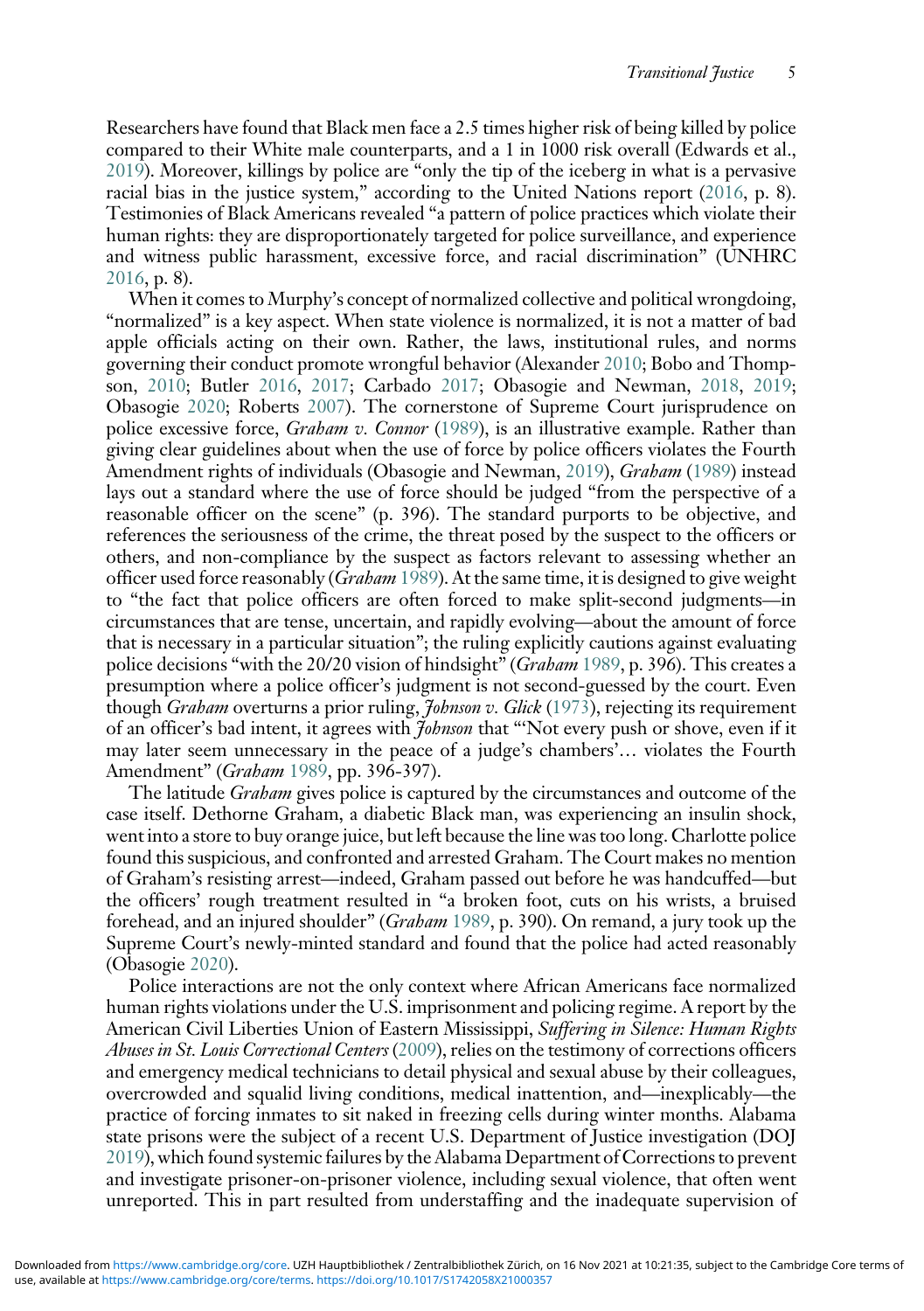prisoners. The DOJ reports of prisoners being "tied up for days" without corrections officers noticing; one prisoner found by guards couldn't talk due to injuries to his mouth and required an emergency surgery to remove a rectally-inserted broomstick (DOJ [2019\)](#page-18-9). To the extent that deaths are tracked, the homicide rate in Alabama prisons is eight times the national level (DOJ [2019\)](#page-18-9).

Harsh prison conditions are not only for those convicted of crimes; there is also the matter of pretrial detention. Infamously, sixteen-year-old Kalief Browder was accused of stealing a backpack and arrested. He maintained his innocence and spent almost three years awaiting his trial in the Rikers Island prison complex. There Browder endured beatings by corrections officers and other inmates and two years of solitary confinement; after his release, he committed suicide (Schwirtz and Winerip, [2015\)](#page-21-7). One study shows that the average cost of bail is \$2,786 for misdemeanor detainees (Heaton et al., [2017\)](#page-19-4). Of the halfmillion people in pretrial detention in the United States, 43% are Black (Sawyer [2019](#page-21-8)).

Perhaps controversially, excessive punishment itself might fall under the heading of normalized collective and political wrongdoing. Mirko Bagaric and colleagues [\(2017\)](#page-17-7) argue that long prison terms are so threatening to what human rights discourse aims to secure for all human beings that over-imprisonment is a human rights abuse. They make the point that long-term prisoners cannot procreate and are severely restricted in how they participate in family life. Many deemed China's longtime one-child policy an "assault on human rights" (Tai [2016](#page-22-5)). Why isn't the situation of long-term prisoners considered thusly? Long prison sentences are also associated with reduced education and employment prospects and lower life expectancy (Bagaric et al, [2017](#page-17-7)), as well as formal collateral consequences such as restrictions on political participation and public housing benefits (Travis [2002\)](#page-22-6).<sup>[3](#page-17-8)</sup> These are the precise kinds of deprivations with which human rights frameworks are concerned.

#### Pervasive Structural Inequality

Even if one rejects the view that over-imprisonment itself counts as normalized collective and political wrongdoing, incarceration is deeply linked to another one of Murphy's criteria for identifying transitional contexts—pervasive structural inequality. Here, individuals are "differentially limited in the range of opportunities they can feasibly achieve" (Murphy [2017,](#page-20-2) p. 46). Scholars have found that poor Black children have extremely low rates of mobility, something not explained by class alone. Those coming from homes in the bottom quintile of household income have a 2.5% chance of making it to the top quintile, whereas White children born into the bottom quintile have a 10.6% chance (Chetty et al., [2020](#page-18-10)). A study by Bruce Western [\(2002\)](#page-22-7) links income inequality and incarceration: Serving time in prison hinders the development of job skills, creates the stigma of having a criminal record, and makes it hard for individuals to form or maintain employment networks. As Western shows, the income inequality–incarceration link is empirically demonstrable and partially explains the Black–White earnings gap since African Americans face disproportionate imprisonment rates. As of 2018, this was five times the rate of White Americans; for Black men ages thirty-five to thirty-nine, one in twenty were in federal or state prison (Gramlich [2020\)](#page-19-5).

In addition to facing inequalities in mobility, income, and incarceration—combined with inequalities in wealth (Oliver and Shapiro, [2006\)](#page-21-9), education (Orfield and Frankenberg, [2014](#page-21-10)), and health and life expectancy (Jackman and Shauman, [2019\)](#page-20-8)—Black residents of segregated, high-poverty communities do not interact with state officials on the same terms as their White, well-to-do counterparts, something Murphy [\(2017\)](#page-20-2) identifies as fundamental to a structurally equal society. Monica C. Bell's ([2017](#page-17-9)) theory of legal estrangement encapsulates Murphy's point perfectly. Bell contests the common idea that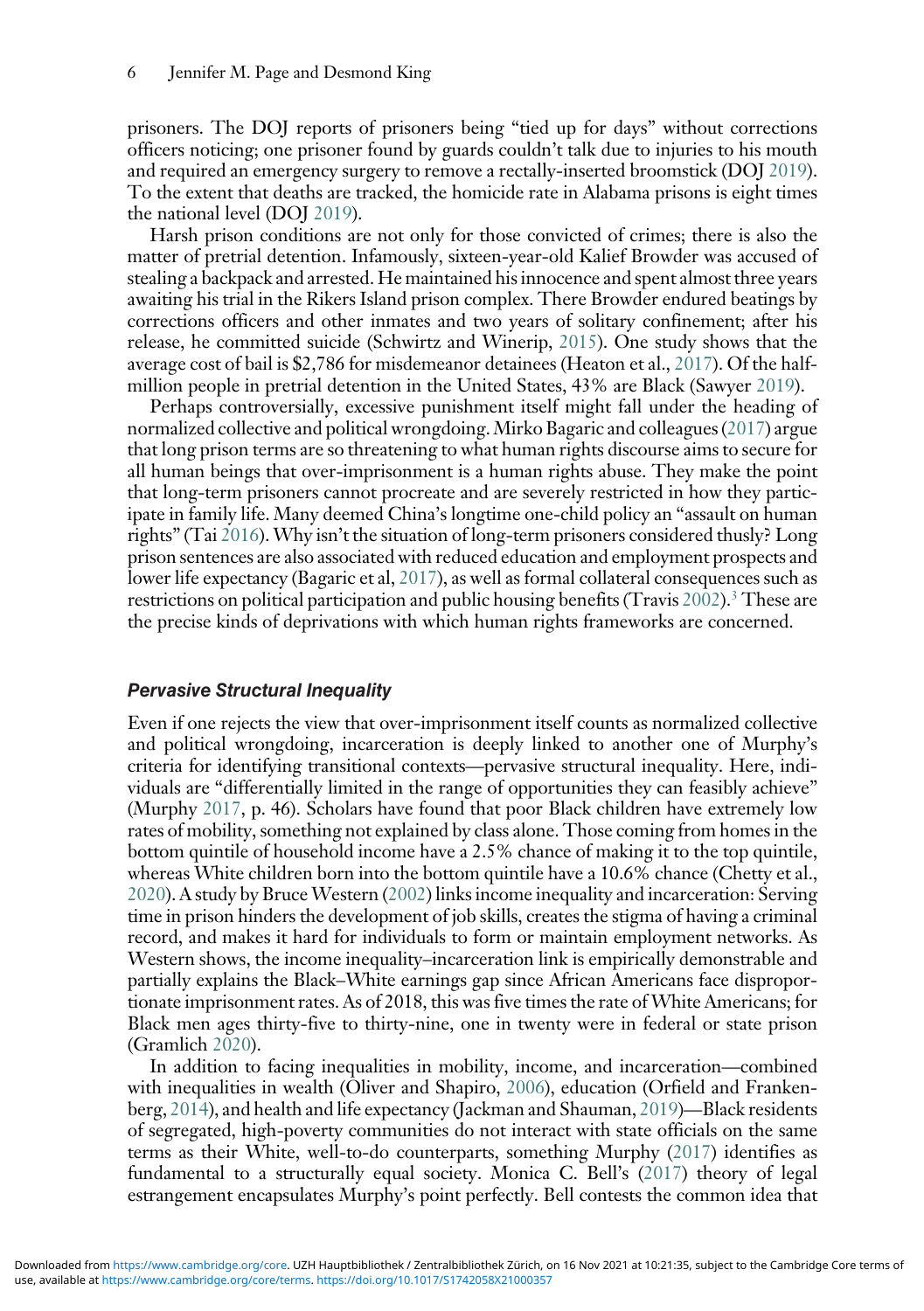poor Black Americans are second-class citizens in U.S. society: Overpoliced and underprotected by law enforcement institutions, "these groups often see themselves as essentially stateless—unprotected by the law and its enforcers and marginal to the project of making American society" (Bell [2017](#page-17-9), p. 2057). Legal estrangement describes the collective sense of anomie within marginalized Black communities towards the legal and criminal justice system, paired with the material realities that give rise to anomic group consciousness.

To bring the theoretical concept of legal estrangement to life, Bell tells the story of a Shawna, a youth raised in Gilmor Homes in West Baltimore. An avid basketball player, Shawna was accustomed to games being interrupted by gun violence. When she was younger, she had wanted to be a police officer, but as she grew older, she heard stories of police violence, including sexual assault by a police officer, in her community. She also had negative experiences with police that have led her to avoid West Baltimore's main shopping center, Mondawmin Mall. These negative experiences would not garner "the attention of journalists, researchers, or most advocates," says Bell [\(2017,](#page-17-9) p. 2095).

She has experienced, at most, (possibly idle) threats—that the next time a police officer sees her, he will mace or even arrest her. These threats, these forceful words, would not register as "uses of force" in the most sophisticated studies of police encounters. Yet they have constrained her movement (Bell [2017](#page-17-9), p. 2095).

As James Forman, Jr. [\(2017\)](#page-19-6) similarly observes:

Swearing and yelling, making belittling remarks, issuing illegitimate orders, conducting random and unwarranted searches, demanding that suspects "get against the wall"—these behaviors rarely led to lawsuits or newspaper coverage. But for residents of the city's poorest neighborhoods, especially young people, this treatment became part of the social contract, a tax paid in exchange for the right to move in public spaces (p. 171).

Bell [\(2017](#page-17-9)) characterizes Shawna as "a thoughtful young woman who has never had any serious police encounter, who has managed to avoid getting a criminal record, and who is a general law-abider, wanting to trust the police but convinced that the police are not trustworthy for people like her" (p. 2099). At the same time, Shawna's alienation towards law enforcement is pronounced—and she no longer wants to be a police officer. "Although Shawna sees the law and its enforcers as worthy of obedience as a theoretical matter," Bell writes, "she does not believe that law enforcement officials see her, and people like her, as a true part of the polity" [\(2017,](#page-17-9) p. 2099).

Accordingly, the structural inequalities between poor Black Americans and their more privileged counterparts should not only be conceptualized in terms of statistical measures of wellbeing, but also in the nature of the relationships between these groups and state institutions. Unequal relationships are not only a matter of practice, but also of law. Paul Butler ([2017](#page-18-7)) makes this point in his analysis of the Supreme Court case Illinois v. Wardlow ([2000](#page-19-7)). The Court had to decide whether police could detain and search an individual who they hadn't suspected of a crime, but who runs away upon seeing an officer. They ruled that this practice is legal in high-crime areas—"which almost always means minority communities"—and nowhere else (Butler [2017](#page-18-7), p. 109). This amounts to unequal legal rights: The resident of a middle-income White neighborhood who attempts to evade a police officer has a legal right against being searched, but a resident of a low-income Black neighborhood does not.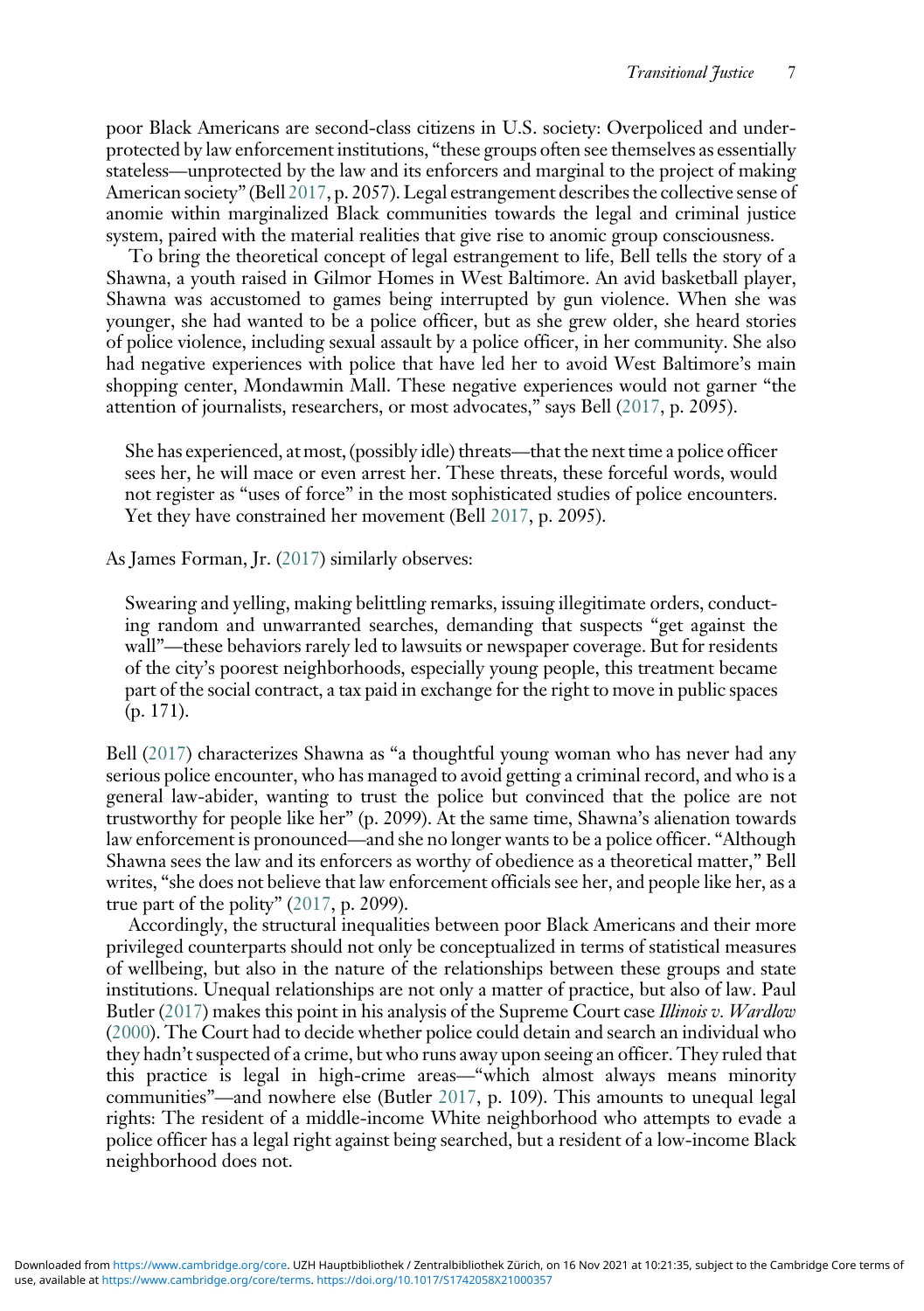Traffic stops are a related element of the U.S. imprisonment and policing regime where African Americans experience structural inequalities. Recent research shows that Black drivers are twice as likely to be pulled over as White drivers (even though White people drive more), and four times as likely to be searched by police (Baumgartner et al., [2018\)](#page-17-10). Unsurprisingly, while White Americans report feeling that traffic stops are fair and reasonable, disproportionate stops make Black Americans feel that "they are not regarded as full and equal members of society" (Epp et al., [2014](#page-19-8), p. 16). Many respond by avoiding driving in certain places and changing what clothes they wear. "The notorious pass laws in South Africa under apartheid, which allowed Black people intoWhite areas only if carrying a pass authorizing entry, worked a similar evil," write Charles R. Epp and colleagues, "and no amount of professional courtesy and respectfulness can hide the deep violation at the core of this practice" [\(2014](#page-19-8), p. 16).

A final example of the structural inequalities that African Americans face relates to what Dorothy E. Roberts [\(2003\)](#page-21-11) and others call "community harms."Race plays an outsized role in the relative likelihood that one has a family member, friend, acquaintance, or neighbor who is imprisoned. A study by Hedwig Lee and colleagues [\(2015\)](#page-20-9) shows that Black men have incarcerated acquaintances and neighbors at a rate five times higher than White men. Black women experience the imprisonment of family members at a rate eleven times that of White women, meaning that close to half of Black women have one or more relatives serving a prison sentence. Roberts [\(2003\)](#page-21-11) describes the psychological and emotional toll that results: "Dealing with an incarcerated relative causes stress, both from worry about the inmate's well-being and from tension among relatives as they struggle to survive the ordeal. These enormous burdens fall primarily on the shoulders of women caregivers, who customarily shore up families experiencing extreme hardship" (p. 1282). This reality is unsurprising, given the very concept of mass incarceration—viz., a criminal justice system in which, as per David Garland's ([2001](#page-19-9)) seminal definition, "it ceases to be the incarceration of individual offenders and becomes the systematic imprisonment of whole groups of the population" (p. 2).

#### Failure of the Rule of Law

Murphy [\(2017\)](#page-20-2) does not formally list rule-of-law failure as one of her criteria for identifying transitional contexts, but it nevertheless plays an important analytic role as an aspect of pervasive structural inequality. Securing the rule of law is a necessary, but not sufficient, condition for overcoming pervasive structural inequality and achieving a just societal transformation (Murphy [2017](#page-20-2)). For our purposes, discussing rule-of-law failure in lowincome Black communities highlights a distinctive third commonality between the U.S. context and traditional transitional contexts.

The rule of law is an essential part of any stable and legitimate political order. When the rule of law is present, this allows political subjects to make informed decisions concerning their own conduct and its legality. Here, it is widely known what the law is and the ways in which it will be enforced. If you, as a political subject, want to avoid engaging in illegal activities, chances are that you will know how to avoid engaging in illegal activities: Don't commit crimes and the criminal justice apparatus of the state will not bother you. "When the requirements of the rule of law are respected, legal rules shape the general contour of political relationships…" Murphy [\(2017\)](#page-20-2) writes. "When declared legal rules actually govern conduct, citizens can… form reliable expectations, based on legal rules, of how other citizens and officials will respond to their actions" (p. 124).

There are many ways in which the U.S. imprisonment and policing regime falls short of instantiating the rule of law, especially in low-income African American communities.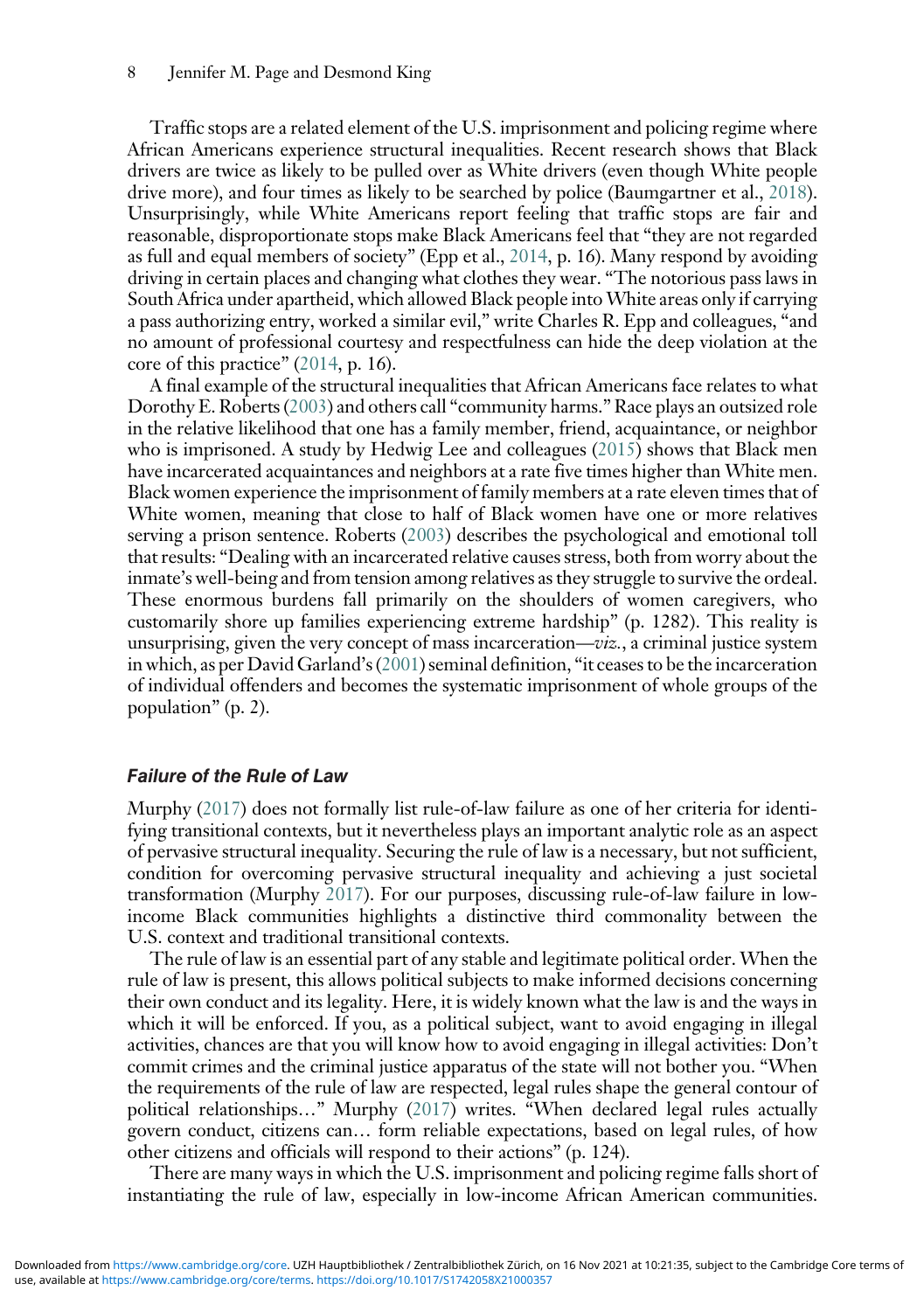Given that the present-day imprisonment and policing regime in the United States is closely linked to a longstanding "law and order" ideology, this is cruelly ironic (Alexander [2010](#page-17-5); Hinton [2016;](#page-19-10) Murakawa [2008,](#page-20-10) [2014](#page-20-11)). Thomas Hobbes [\(\[1651\]1994](#page-19-11)), once characterized good laws as "needful, for the good of the people, and withal perspicuous" (p. 229). Many misdemeanor statutes in the United States fail the Hobbesian standard. Take §18.2- 322 of the Virginia Code, which makes public spitting a Class 4 misdemeanor. Spitting on a sidewalk may be gross, but it is not harmful, and importantly, is not the kind of thing that individuals typically think about when they reflect on what the law prohibits. Yet laws against public spitting and other order maintenance laws converge into a body of criminalized conduct that is extremely large. The scale of order-maintenance offenses is such that they could never be regularly enforced across the broader U.S. population without this smacking of totalitarian rule. Instead, enforcement is a matter of police discretion. Individual officers are licensed to arrest individuals for extremely arbitrary and subjective reasons in West Baltimore, where Shawna lives, and other communities like it—a hallmark indicator of the absence of the rule of law.

An important recent study by Alexandra Natapoff [\(2018\)](#page-21-12) is devoted to the arbitrariness of the U.S. misdemeanor system. Natapoff provides case after case of individuals arrested and punished for conduct that no reasonable person would imagine to be legally culpable. Sometimes individuals are arrested for minor, selectively-enforced order-maintenance offenses. Sometimes a police officer interprets perfectly innocuous and legal conduct as something other than what it is. An arrest is then made, the accused pressured into a guilty plea or convicted for a misdemeanor by a judge in less than three minutes (Natapoff [2018\)](#page-21-12). The lived reality of law-and-order-driven rule-of-law failure is harsh. A misdemeanor conviction may mean losing a driver's license or a brief prison stay, which can easily lead to the loss of employment. A criminal record, even if one misdemeanor is the only item on it, can be grounds for rejecting a job applicant. Fines and court fees can be prohibitively expensive for a low-wage earner, and a failure to pay can have big consequences—more fines, an arrest warrant in your name, and jail time. "In this manner," Natapoff writes, "the misdemeanor process confers relatively unfettered authority on police to formally transform Black men into petty criminals based on minor, often harmless conduct, and sometimes even when they are doing nothing at all" [\(2018](#page-21-12), p. 157).

Rule-of-law failure is often associated with corrupt state officials. This kind of corruption is certainly reported in the United States. In an interview study of youths living on Chicago's South Side, a teen named Christopher describes an encounter with police where "They stopped us, and they asked me where the fuck I'm going. Then that's when they went in my pockets, threw my keys, and took my money" (Futterman et al., [2016,](#page-19-12) p. 134). A recent book by Baltimore Sun journalist Justin Fenton ([2021\)](#page-19-13) is devoted to Baltimore police sergeant Wayne Jenkins and other members of the elite Gun Trace Task Force, whose crimes included the targeted theft of money and drugs from victims deliberately chosen for their perceived lack of epistemic credentials.

However, it might also be construed as a failure of the rule of law when fines and court fees make up significant municipal revenue streams. The Department of Justice's patternor-practice investigation of the Ferguson, MO police department notoriously found that Ferguson municipal court's "primary goal"was not "administering justice or protecting the rights of the accused," but rather, funding the city coffers: "City, police, and court officials for years have worked in concert to maximize revenue at every stage of the enforcement process, beginning with how fines and fine enforcement processes are established" (DOJ [2015](#page-18-11), pp. 42, 10). Here the municipal code itself plays a key role, "address[ing] nearly every aspect of civic life for those who live in Ferguson"—for example, barking and off-leash dogs and grass that grows too high (DOJ [2015,](#page-18-11) p. 7). (Again, Thomas Hobbes: "Unnecessary laws are not good laws; but traps for money" [\(\[1651\]1994](#page-19-11), p. 229).) Researchers have found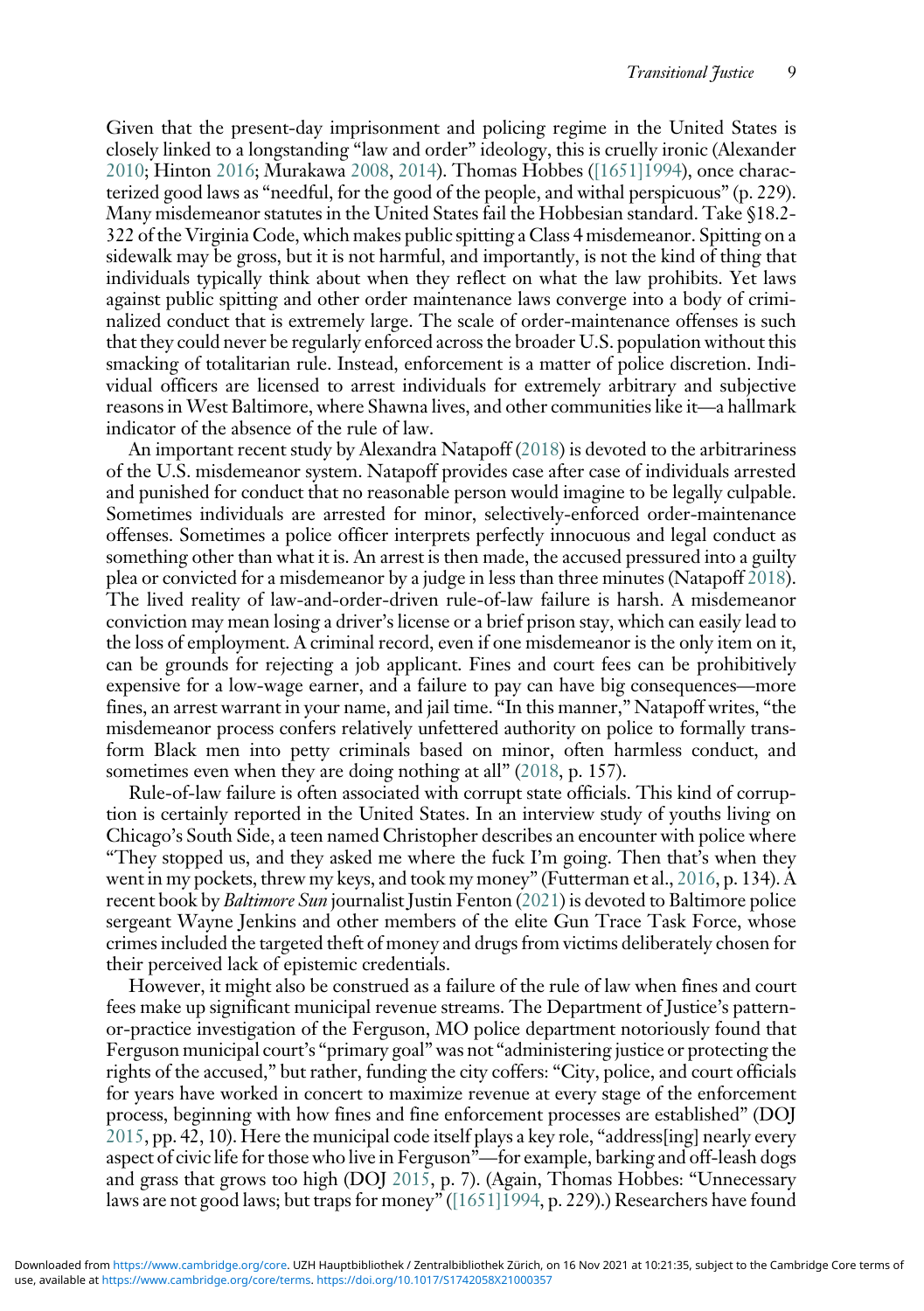that the more time police devote to collecting revenue, the less violence and property crime are addressed (Goldstein et al., [2020\)](#page-19-14). There is, moreover, a strong correlation between a city's reliance on fines and fees for revenue generation and the percentage of residents who are Black (Sances and You, [2017;](#page-21-13) Singla et al., [2020\)](#page-21-14).

Another source of revenue is the practice of civil asset forfeiture. Colloquially referred to as "legal larceny," civil asset forfeiture allows a person's property to be seized if police allege that it has been used in the commission of a crime. A 2015 Institute for Justice report uses the example of Philadelphia to describe how a city can serve as "a forfeiture machine":

Pennsylvania state law enables agencies to retain 100 percent of the value of forfeited property, and law enforcement in Philadelphia took in more than \$69 million between 2002 and 2013. That total comprises more than 1200 houses, 3400 vehicles, \$47 million in cash, and various other items, such as electronics and jewelry. The total also represents almost one-fifth of the district attorney's general, appropriated budget. With those funds, Philadelphia has paid for equipment, maintenance, education and training, and salaries of personnel, this last of which represents the most direct conflict of interest for the unbiased administration of justice. Conspicuously, Philadelphia spent none of its forfeiture funds on proactive, community-based anti-drug and crime prevention programs, despite proponents' claims that forfeiture funds are essential to supporting such efforts (Carpenter et al., [2015](#page-18-12), p. 16).

The report also tells the story of Charles Clarke, a Black college student whose life savings were taken by police who searched him for marijuana at the airport. Clarke carried \$11,000 on him because he was in the middle of moving and didn't have a bank in the area to deposit it in, but officers didn't believe him. Though they charged him with no crimes—there was no evidence he had committed any—taking his money didn't require this (Carpenter et al., [2015](#page-18-12)). Fortunately for Clarke, the Institute for Justice, a libertarian public interest law firm, took on his case pro bono and got his money back (Institute for Justice [2016\)](#page-20-12). Many other individuals in his position are not so lucky. Legal fees can be higher than the value of the seized assets themselves, and the most common standard of proof in civil forfeiture cases is a preponderance-of-evidence standard, setting an extremely low bar for the government to prove its case (Carpenter et al., [2015\)](#page-18-12). The rule-of-law failure that legal larceny represents is hardly colorblind: a recent study of 2278 police departments across the United States found that the forfeiture revenue of cities correlates strongly with the percentage of residents who are racial minorities (Nicholson-Crotty et al., [2021](#page-21-15)).

## Is the United States a Transitional Political Context?

The U.S. imprisonment and policing regime has been characterized as involving normalized collective and political wrongdoing, pervasive structural inequality, and the failure of the rule of law. Such an institutional order is seriously deficient from the standpoint of justice, so much so that "there exists a right to rebel" (Murphy [2017,](#page-20-2) p. 47). In his book on the political ethics of urban ghettos, Tommie Shelby [\(2016](#page-21-16)) argues this point at length. When the Black residents of segregated inner-city neighborhoods "engage in criminal activity or show contempt for legal requirements and law enforcement officials, this is widely regarded as a blameworthy failure of reciprocity on their part," Shelby observes, but "no citizen can be expected to tolerate serious, burdensome, and repeated injustices over the course of their lives" ([2016](#page-21-16), pp. 214-215). Shelby draws on John Rawls' ideal of society as a fair system of social cooperation, something that undergirds the legitimacy of the state's claim to political authority and the obligations of individuals to comply with the law. A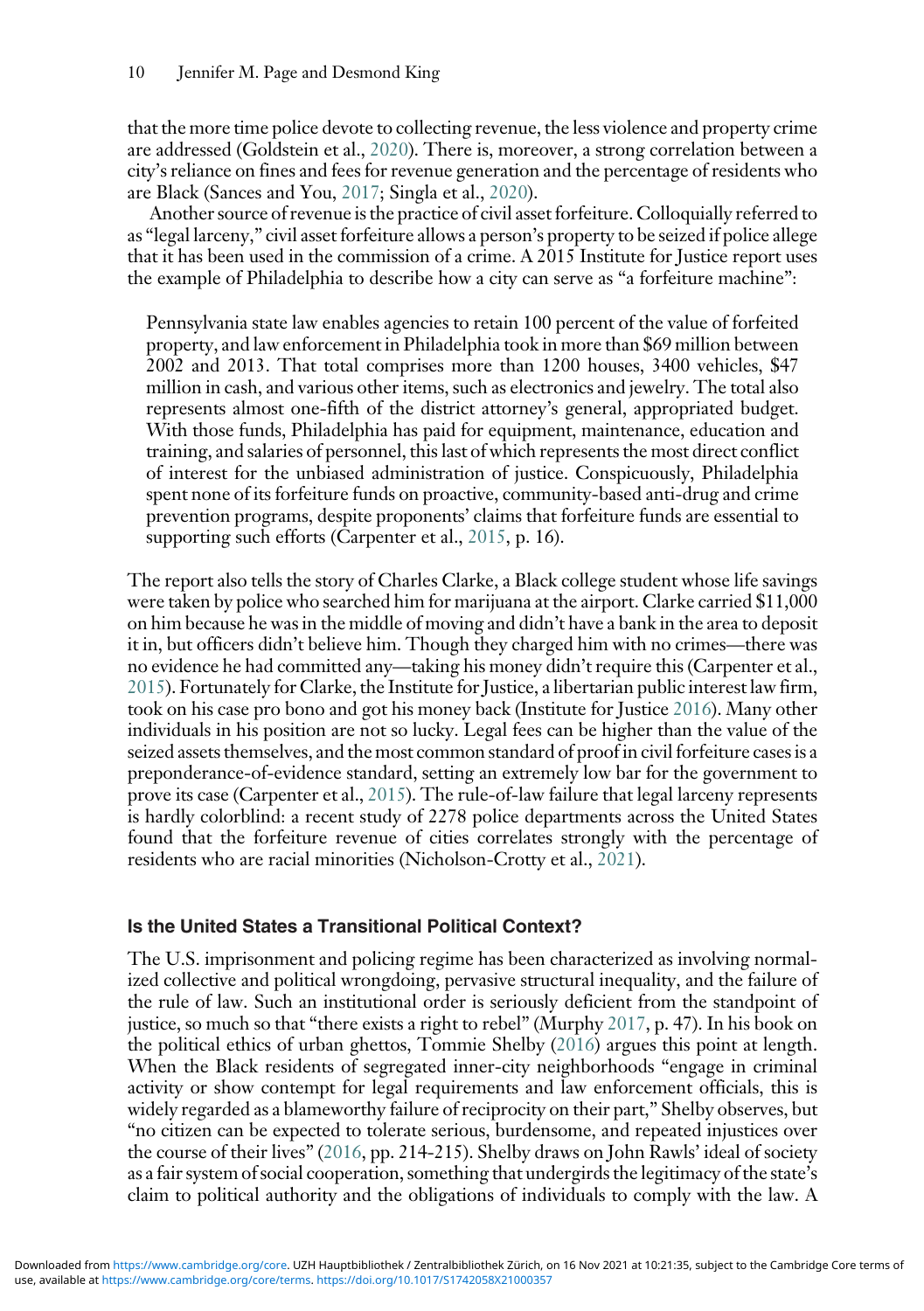Rawlsian framework suggests that if the basic structure of society is deeply unjust, for those unjustly disadvantaged, there is no binding duty of obedience to the law, and self-respect may even require out-and-out defiance of it (Shelby [2016](#page-21-16)).

If normalized collective and political wrongdoing, pervasive structural inequality, and the failure of the rule of law are features of a deeply unjust regime—to such an extent that they generate a right of disobedience—are these features also sufficient to consider the United States a transitional political context? Murphy ([2017](#page-20-2)) posits two additional criteria —serious existential uncertainty and fundamental uncertainty about authority—for identifying transitional societies. Let us consider each in turn.

## Serious Existential Uncertainty

The category of serious existential uncertainty refers to the idea that transitions sometimes result from the cessation of war or negotiations between representatives of warring groups. Here, it is widely understood to be a tense and fragile political moment, where it is unclear "whether a particular moment is the temporary turbulence of the ancient regime or really a break that might lead somewhere new" (Murphy [2017](#page-20-2), p. 67). At first glance, the idea of serious existential uncertainty seems potentially fitting as a description of the racial justice protests of Freedom Summer 2020. The peaceful demonstrations that erupted across the United States and worldwide after George Floyd's death in Minneapolis saw clashes between law enforcement and protesters. Vandalism and rioting broke out, with the left blaming right-wing extremists who showed up and the right blaming leftist anarchists and antifa (MacFarquhar [2020](#page-20-13)). Against this backdrop, there were calls to defund the police that seemed to move some public officials and law enforcement budget cuts were implemented. There seemed to be the possibility of transformative change, with protestors telling the press, "This time is different" (Sobey [2020\)](#page-22-8).

If a complete overhaul of the U.S. imprisonment and policing regime comes about, then surely the protests of 2020 will go down in the history books as a crucial moment in the transition. Many states are undertaking police reform, and at the time of this writing, the Department of Justice's current budget proposal shows attempts to reduce racial profiling, excessive force, and practices like "no-knock" warrants (Jenkins [2021;](#page-20-14) Treisman [2021;](#page-22-9) Wilson [2021](#page-22-10)). Furthermore, the prison population in the United States has been in gradual decline since 2009. However, though some experts decreed "the beginning of the end of mass incarceration" (Goode [2013\)](#page-19-15), more recent analyses show that the current rate of decline is not enough to change the overall fact of mass incarceration (Ghandnoosh [2020;](#page-19-16) see also Martin and Price, [2016\)](#page-20-15). Dismantling mass incarceration would seem to need to be a matter of public policy, undertaken at the state, federal, and local levels, deliberately aimed at this end (Epperson and Pettus-Davis, [2017\)](#page-19-17). Todd R. Clear [\(2021\)](#page-18-13) puts the matter succinctly: "[A]s a matter of policy, we determine how many people are in prison. If we want a smaller prison population in the United States, we should send fewer people to prison, and make the stays of those we send to prison shorter" (p. 257). Evelyn J. Patterson ([2017](#page-21-17)) emphasizes the importance of sending fewer people to prison—via decriminalization and alternative sentencing practices—as her model shows shortening prison stays to have only a modest effect on reducing the prison population size.

There is some evidence emerging of the political will for ending mass incarceration. A 2015 book features essays critical of mass incarceration from politicians across the political spectrum, including conservative figures like Ted Cruz, Marco Rubio, and Scott Walker (Chettiar and Waldman, [2015\)](#page-18-14). "Our nation is beginning to understand certain fundamental truths," reads the volume's introduction. "Mass incarceration exists. It is not needed to keep down crime. It comes at a huge cost to the country. And there are practical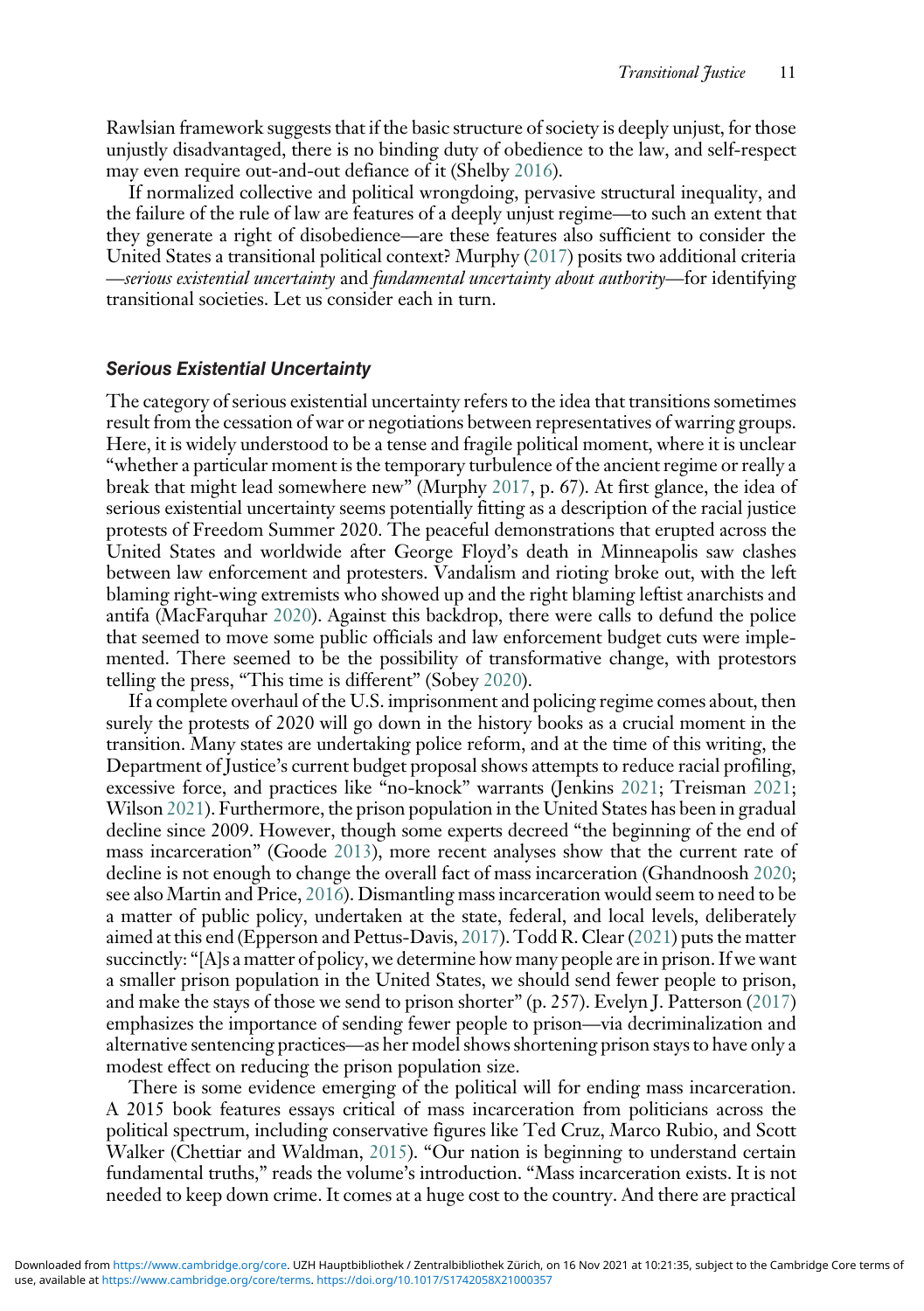solutions on which we can agree to reduce our prison population, while keeping the country safe" (Chettiar and Waldman, [2015,](#page-18-14) p. 1; but see Gilmore [2015](#page-19-18)). However, as Peter K. Enns ([2016\)](#page-19-19) argues, the problem is not just politicians. It is also a punitive American public. The end of mass incarceration is unlikely if U.S. voters remain committed to a punishment paradigm and fail to see crime as a public health problem (Pfaff [2017](#page-21-18)). Of course, the latter is easier when drug crimes are the issue; it is much harder when the issue is violent crime, with its tangible, sometimes life-altering impact on the lives of victims. Indeed, violent crime is on the rise, a political liability for Democrats (Olsen [2021](#page-21-19)). While journalists question the wisdom of the idea of defunding the police, a number of cities are reversing the budget cuts they had made (Jamerson [2021\)](#page-18-15).

In light of all this, does U.S. society qualify as a society that is experiencing serious existential uncertainty? It seems that this judgment would be premature at the moment.We might imagine a future where U.S. voters and public officials no longer saw the solution to violence as more violence, where there were deep, long-term policy commitments to decarceration and depolicing across the nation. Here, a number of existential questions would likely arise. Would there be the political will, energy, and resources for providing mental health care, education access, and job opportunities in communities that are currently underserved and overpoliced? Would underlying structural inequalities be transformed? If crime rates increased, would a decarceration and depolicing regime be hastily replaced with a return to the "law and order" days of old? As we read Murphy, this is the kind of political context that would indicate that the United States is truly a society in transition, not our current one, where the grip of the present imprisonment and policing regime remains strong.

### Fundamental Uncertainty about Authority

This brings us to Murphy's other category, fundamental uncertainty about authority. Here, the United States seems to depart strongly from paradigm transitional contexts the category describes political situations where "citizens and sometimes officials in transitional circumstances do not assume, and indeed in some cases openly question and challenge, the authority of the new government" (Murphy [2017](#page-20-2), p. 74). Though numerous examples could be brought in as illustrations, take just one—that of East Timor. Colonized by Portugal in the sixteenth century, East Timor declared independence in 1975 but was immediately annexed by Indonesia. A military occupation ensued; subsequent decades saw the killings of civilians and protestors, displacement, forced starvation, torture, and military sex slavery. An increasingly organized East Timorese resistance movement, a new Indonesian president, and a series of diplomatic negotiations led to an UN-sponsored independence vote on August 30, 1999, where the people of Timor-Leste overwhelmingly voted to break from Indonesia. The military responded with what Jovana Davidovic [\(2012](#page-18-16)) characterizes as a scorched-earth response: "Close to half of East Timor's population was displaced, over seventy percent of all infrastructure was destroyed, and 1300 people were killed in the violence that erupted prior to and after the vote" (p. 84). Australian military and UN security forces staged a successful humanitarian intervention, and in October 1999, helped establish a transitional administration which held power until 2002. In May of that year, a parliamentary government took over, completing the East Timorese independence process (see Auweraert [2012;](#page-17-11) Davidovic [2012;](#page-18-16) Evans [2012;](#page-19-20) Fernandes [2010](#page-19-21)).

Though normalized collective and political wrongdoing, pervasive structural inequality, and the failure of the rule of law long characterized East Timor, two political periods referenced above reveal fundamental uncertainty about authority. The first is in the mid-1970s, when East Timor rapidly went from being a Portuguese colony to an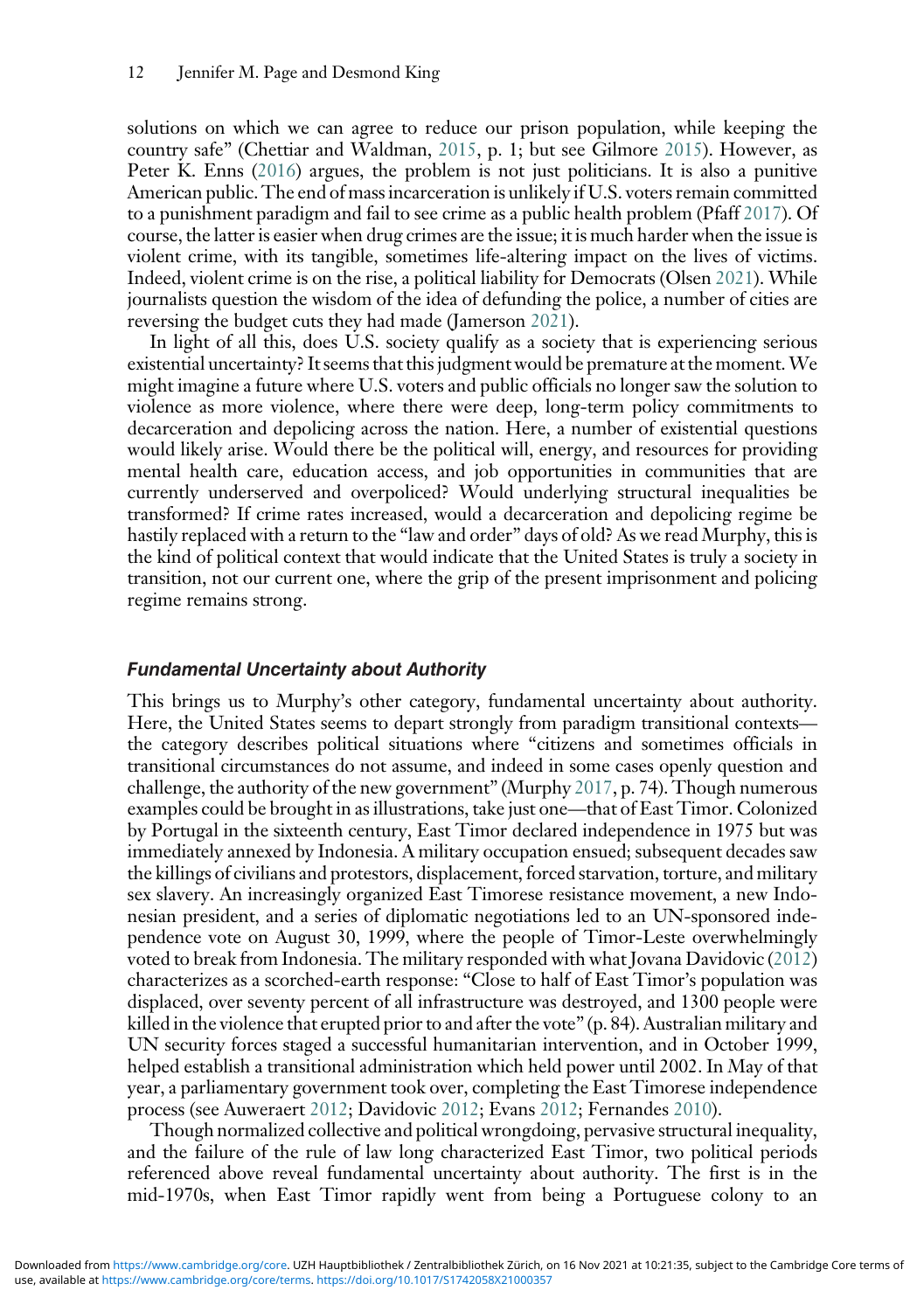independent nation to an Indonesian occupied territory. The second is the period from 1999 to 2002. It looked like the independence vote outcome would be violently repressed until international security forces intervened. Fragile political circumstances were then overseen by two governments, the United Nations Transitional Administration in East Timor and the Democratic Republic of Timor-Leste, before the political situation stabilized under the latter. On Murphy's understanding, these two periods are appropriately characterized as transitional. The first, of course, resulted in further upheaval and repression, while the second brought the independence the East Timorese people had for so long sought.

It is valuable to identify what is distinctive about political contexts like East Timor's and to distinguish these from contexts like that of the United States. In East Timor, there were a clear and identifiable regime changes that created a "uniquely liminal moment" between the past and future (Gray [2010](#page-19-22), p. 62). When transitional justice mechanisms were implemented to provide truth, accountability, and reparations for the violent abuses associated with the Indonesian military occupation, there was a widespread understanding that the days of military rule were over. Of course, the transition did not assure the end of violence: The first few years of independence saw riots and political volatility, and in 2006, an attempted coup resulted in over three dozen deaths and the destruction of over a thousand homes (Auweraert [2012](#page-17-11)). Nevertheless, as a clear-cut empirical matter, a regime change had taken place. However, if no regime change occurs, using the tools of transitional justice in order to construct a liminal moment between the past and future risks superficiality.<sup>[4](#page-17-12)</sup> In *Red Skin, White Masks: Rejecting the Colonial Politics of Recognition*, Glen Sean Coulthard ([2014\)](#page-18-17) is critical of the Truth and Reconciliation Commission of Canada and Prime Minister Stephen Harper's 2008 apology. Both treated residential school abuses as part of an unjust past while remaining silent on the present injustice of denying Indigenous nations a land base and political self-determination. As such, Canada's program of transitional justice buttressed an illusory narrative asserting that its injustices towards First Nations, Inuit, and Métis peoples were the product of a bygone illiberal era, and that there had at one point been a regime change: In fact, settler-colonialism was and is very much the Canadian modus operandi. Importantly, the issue wasn't simply a matter of acknowledging the past while failing to acknowledge the present. Acknowledgment can only go so far. If Canada had recognized its colonial present, this would not have been the same as decolonization (Fisher [2021\)](#page-19-23).

Increasingly in the United States, the tools of transitional justice are cited as the appropriate response to the country's imprisonment and policing regime, as well as to structural and institutional anti-Black racism more broadly. In 2015, the city of Chicago passed a reparations ordinance containing material and symbolic forms of redress for the African American victims of police torture—suffocation and electric shocks were among the methods used to forcibly extract confessions—in the 1970s and 1980s (Taylor [2016\)](#page-22-11). Bryan Stevenson ([2017](#page-22-12)), founder and director of the Equal Justice Initiative, advocates a national "process of truth and reparation" as the appropriate way of addressing mass incarceration (p. 4). Journalist Juleyka Lantigua Williams ([2018](#page-22-13)) proposes layered reparations and an official apology to persons whose socioeconomic background led to their imprisonment. Others advocate for municipalities to pay reparations to the families of victims of police killings (Page [2019\)](#page-21-20); there is also discussion of Drug War reparations (Flanigan and Freiman, [2020\)](#page-19-24).

The most prominent proposed path to federal-level reparations for slavery, Jim Crow, and present-day structures of anti-Black racism is laid out in the bill H.R. 40. Introduced in the House of Representatives every Congressional session since 1989, H.R. 40 would set up a commission to study proposals for reparations to African Americans (Congress.gov [2021a](#page-18-18), [2021b](#page-18-19)). The current version has 188 cosponsors, more than at any other point in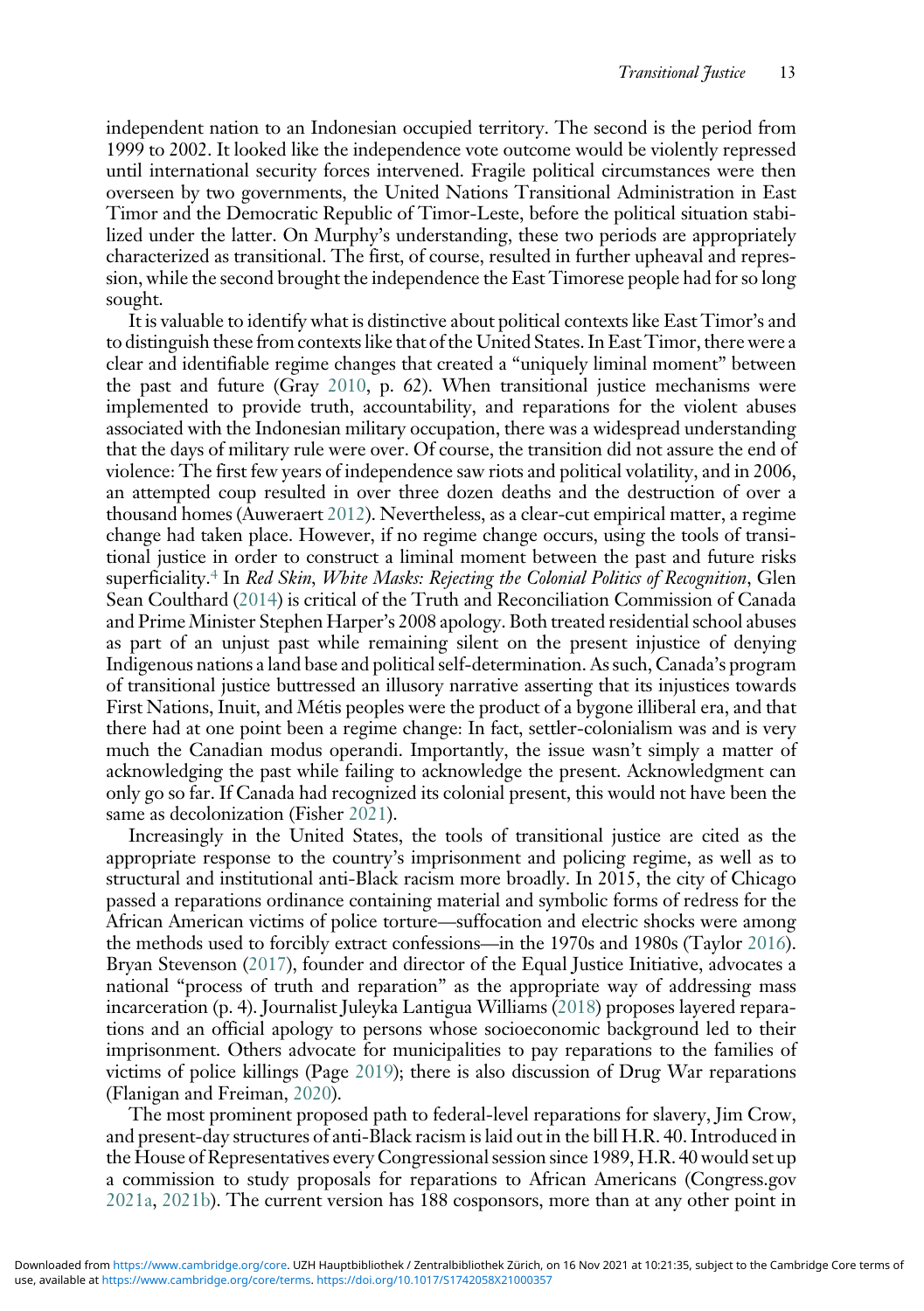the bill's history, and hearings were held on it in 2019 and 2021. Another Congressional resolution aims at establishing a U.S. Commission on Truth, Racial Healing, and Transformation (Congress.gov [2021c](#page-18-20), [2021d\)](#page-18-21). A 2019 Business Insider poll found support for reparations among 54% of survey respondents identifying as moderately or very liberal, suggesting a sizeable shift among a share ofWhite liberals in recent times (Haltiwanger and Hickey, [2019;](#page-19-25) cf. Dawson and Popoff, [2004](#page-18-22)). State and local efforts around truth and reparation are currently taking place in Maryland, California, Evanston, IL, Chicago, IL, Asheville, NC, Burlington, VT, Amherst, MA, and Providence, RI (O'Brien and Ax, [2021\)](#page-21-21).

There is little doubt that the progress towards reparations is a momentous achievement on the part of reparations advocates and activists, especially considering the U.S. government's longstanding refusal of redress to formerly enslaved people and their descendants (Berry [2005;](#page-18-23) Boxill [2003](#page-18-24)). But there is a danger of seizing upon the tools of transitional justice—the promise of truth and reparation—as a way of reckoning with the past and present without simultaneously undertaking measures that constitute a genuine break with both. In this respect, it is worth emphasizing the ways in which the present-day United States is not transitional political context. To deny that the United States is currently in a moment of transition is to call attention to the insufficiency of existing efforts to move away from its imprisonment and policing regime. "It may be normatively desirable to end repressive regimes and longstanding conflicts," Murphy writes, "but a society is only transitional when there are efforts taken to realize this end" ([2017](#page-20-2), p. 70).

#### Regime Change in the United States and Abolition Democracy

When transitional injustice mechanisms such as truth-telling and reparations programs are implemented in the Global North, the context is not that of a traditional regime change, where one government dissolves and a newly-constituted government replaces it. It is worth concluding our analysis with a discussion of what a genuine transition would look like in Global North countries—an area of the transitional justice literature that is greatly undertheorized, we should add. Is it even meaningful to use the language of "regime change"?

In our view, it is. The word "regime" has different meanings: It can mean a government, and also, a way of doing things. This latter sense of "regime" is closely connected to what American Political Development scholars refer to as an "institutional order"—viz., "a coalition of governing state institutions, nonstate political institutions, and political actors that is bound together by broadly similar senses of the goals, rules, roles and boundaries that members… wish to see shaping political life" (King and Smith, [2005,](#page-20-16) p. 78). For Desmond King and Rogers M. Smith ([2005](#page-20-16)), there is never just one institutional order operating at a given time. Rather, competing institutional orders form the backdrop to politically contested issues. Competition between two salient racial institutional orders—a "White supremacist" order and an "egalitarian transformative" order—"explain[s] many features of American politics that may appear unrelated to race, such as congressional organization, bureaucratic autonomy, and modern immigration priorities," they argue (King and Smith, [2005](#page-20-16), p. 78). At the same time, one racial institutional order may completely dominate the other in a given political arena, such as that of the criminal justice system. When an institutional order is dominant, it helps form and maintain a regime manifesting its internal logic. In the criminal justice context, a White supremacist racial institutional order—and its successor, an "antitransformative" racial order that has responded to racial egalitarianism's "bar[ring] the deployment of overtly white supremacist language" (King and Smith, [2005](#page-20-16), p. 84)—have undergirded what we have been calling the U.S. imprisonment and policing regime.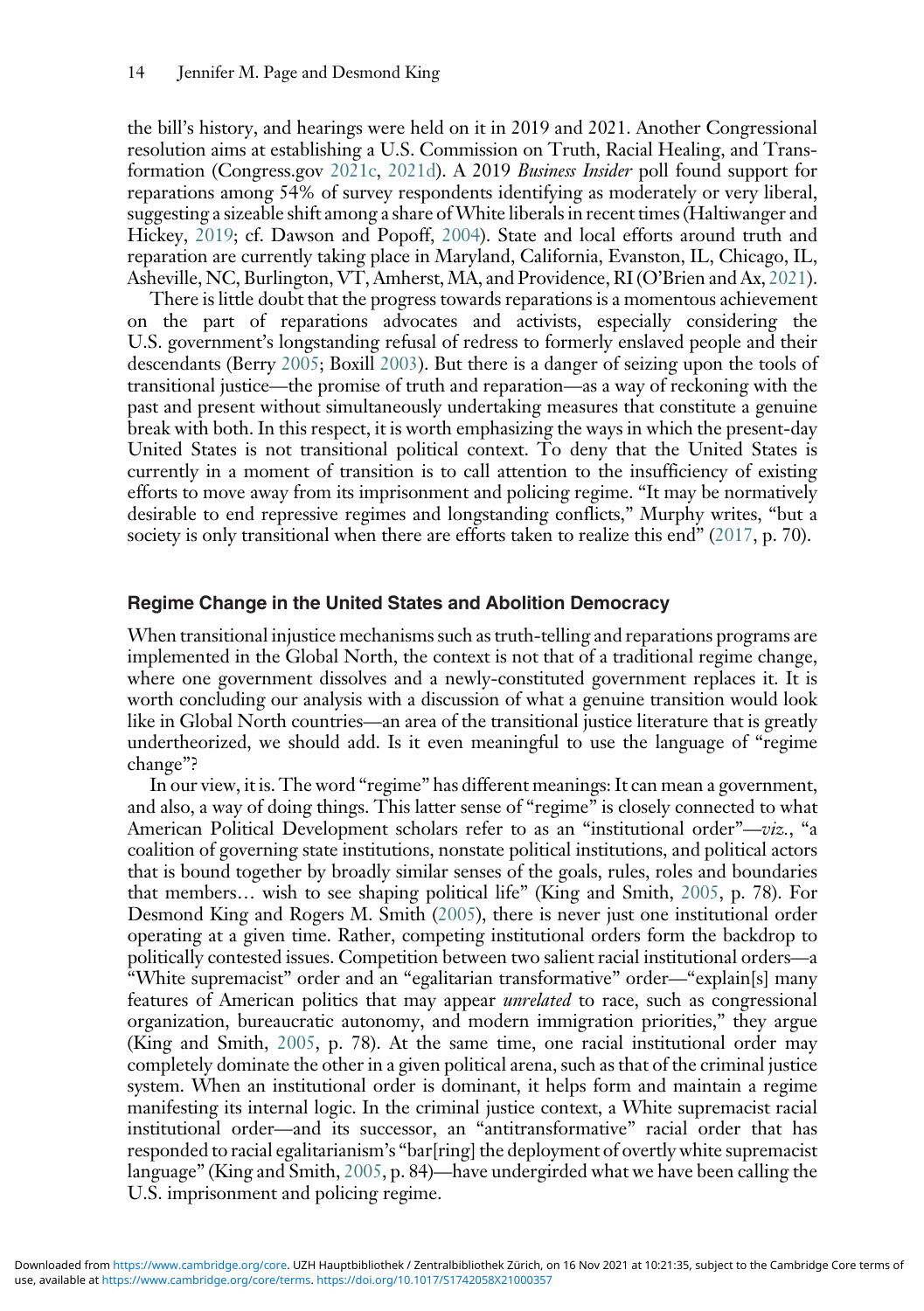Many scholars have argued for the centrality of race in explaining the rise of U.S. mass incarceration beginning in the 1970s. Prior to this decade, crime rates were going up, but as Jeremy Travis and colleagues ([2014](#page-22-14)) argue, "the best single proximate explanation of the rise in incarceration is not rising crime rates, but the policy choices made by legislators to greatly increase the use of imprisonment as a response to crime" (p. 3). On Vesla M. Weaver's ([2007](#page-22-15)) theory, the policy choices that gave rise to mass incarceration were not only backlash to the Civil Rights Movement by White elites, as some have proposed, but something more insidious: "frontlash," where "losers in a conflict become the architects of a new program, manipulating the issue space and altering the dimension of the conflict in an effort to regain their command of the agenda" (p 236). Michelle Alexander ([2010](#page-17-5)) uses the lens of racial control to analyze the War on Drugs, with mass incarceration functioning to uphold a racial caste system. Similarly, Naomi Murakawa [\(2014\)](#page-20-11) emphasizes the ideology of "racial liberalism" espoused by White liberals in the postwar period, describing how it gave rise to a racialized law-and-order agenda and the carceral state. However, the picture painted by Weaver, Alexander, and Murakawa has not been uncritically accepted. Forman [\(2017](#page-19-6)) and Michael Javen Fortner [\(2015\)](#page-19-26) each highlight how African Americans contributed to mass incarceration, particularly members of the Black middle class. John Pfaff [\(2015](#page-21-22)) writes about a shift in prosecutor behavior in the early 1990s, revealing a new kind of punitiveness "inspired in no small part by a desire to use the criminal justice system (perhaps poorly) to try to rectify structural problems in relatively high-crime communities" (p. 177). Elizabeth Hinton's ([2016](#page-19-10)) analysis complements Pfaff's in certain respects: she discusses how the War on Crime that began in the 1960s was a deeply misguided effort to address poverty-related problems faced by economically struggling Black communities. However, the concept of a racial institutional order does not require explicit White supremacist/antitransformative intent—or conversely, egalitarian transformative intent—but rather describes the "pressures to alter or to maintain the nation's racial ordering" operating at a subterranean level (King and Smith, [2005](#page-20-16), p. 84). To deny that racial institutional orders matter to the U.S. imprisonment and policing regime is to deny that race matters. This, few would deny.

This brings us to regime change in the Global North. Here, as Fionnuala Ní Aoláin and Colm Campbell ([2005](#page-21-2)) argue, the idea of sweeping political change often meets stubborn resistance: "Whereas nondemocratic societies may be faced with demands for institutional transformation, in democratic societies the imperative is typically to reform rather than to transform" (p. 187). A strong presumption that Global North countries "do not commit systematic violations of human rights" is operative, based on the notion that "once the initial breach is discovered, [a country's] own internal human rights protections should provide correctives and prevent reoccurrence" (Ní Aoláin and Campbell, [2005](#page-21-2), p. 207). But systematic violations of human rights do occur, thus "the language of reform alone may not be sufficient to deliver the institutional and structural changes demanded by the transitional process" (Ní Aoláin and Campbell, [2005,](#page-21-2) p. 187). Hence the utility of the language of regime change in the Global North context: There is a built-in contrast with reformist efforts that preserve the status quo. What would it mean for the United States to undergo a regime change, then? In our view, if an egalitarian transformative racial institutional order came to dominate over its White supremacist/antitransformative counterpart, and was the fundamental determinant of what punishment and policing looked like in the United States, this would amount to a genuine transition.

This way of thinking about transitional justice in the United States has a connection with abolition democracy. In present-day activist circles, abolition democracy "calls for a constellation of democratic institutions and practices to displace policing and imprisonment while working to realize more equitable and fair conditions of collective life" (McLeod [2018,](#page-20-17) p. 1618). The term was originally coined by Du Bois ([\[1935\]1998\)](#page-18-0) to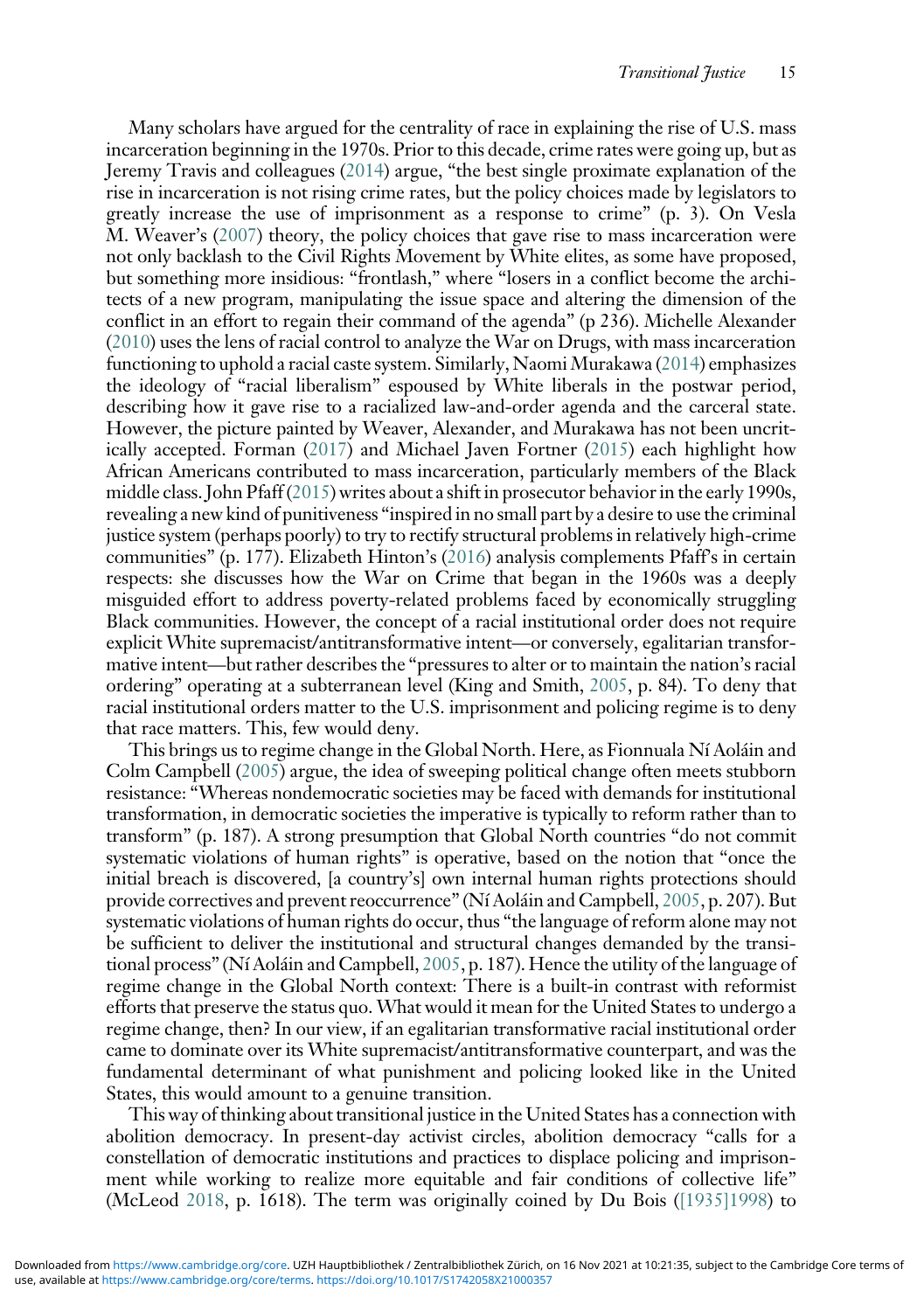describe a Reconstruction-era ethos that didn't see ending slavery as sufficient, but was "convinced that [abolition] could be thoroughly accomplished only if the emancipated Negroes became free citizens and voters" incorporated "into the body civil, politic, and social, of the United States" (Du Bois [\[1935\]1998](#page-18-0), pp. 184, 189).<sup>[5](#page-17-13)</sup> Davis [\(2005](#page-18-1)) argues for the relevance of abolition democracy to contemporary abolitionist projects. "[I]t is not only, or not even primarily, about abolition as a negative process of tearing down, but it is also about building up, about creating new institutions," she writes (p. 73). We cannot abolish prisons "by wielding axes and literally hacking at prison walls" but must demand "new democratic institutions that take up the issues that can never be addressed by prisons in productive ways" (Davis [2005](#page-18-1), p. 76). In her essay, "Constructing a Criminal Justice System Free of Racial Bias: An Abolitionist Framework," Roberts [\(2007\)](#page-21-6) takes a similar stance. She proposes various measures aimed at dismantling the system of mass incarceration, from halting the construction of new prisons to outlawing the death penalty. "Abolishing these institutions should be accompanied by a redirection of criminal justice spending to rebuild the neighborhoods that they have devastated," she goes on to write. "There should be a massive infusion of resources to poor and low-income neighborhoods to help residents build local institutions, support social networks, and create social citizenship" (p. 285).

We see abolition democracy as providing a vision of the kind of regime change to which a country like the United States should aspire. It preserves transitional justice's longstanding idea of democracy and democratization as aims, and is directly concerned with how U.S. practices of imprisonment and policing undermine democratic citizenship, all while being wary of reformist projects that fail to challenge punishment as society's default response to interpersonal and state violence.

Abolition democracy moreover presents a cohesive vision of how a transition away from the U.S. imprisonment and policing regime and the transitional justice measures of truth and reparation fit together. Allegra M. McLeod [\(2018\)](#page-20-17) discusses the contemporary abolitionist movement's on-the-ground experimentation with alternatives to punishment-focused responses to violence. One example is the movement for reparations as a response to the Chicago police department's use of torture, where the focus was on truth-telling and the victims' needs rather than locking up the officers who had sent many innocent Black people to jail. She quotes activist Mariame Kaba:

[T]he reparations ordinance… [is] an abolitionist document… [b]ecause it's a document that did not rely on the court, prison, and punishment system, to try to envision a more expansive view of justice. So while financial restitution was a part of that package, it also did a whole bunch of other things… [in terms of] rethinking justice for people who have been wronged, survivors of violence… Chicago is the first municipality in history to ever pass a reparations bill for law enforcement violence. So that's something that other cities are looking at for themselves now, as avenues for justice that are not personal and individual indictments of the police, not calls for cops to be jailed… (McLeod [2018,](#page-20-17) p. 1628).

This brings us to a related and final point about how abolition democracy and transitional justice—at least on some understandings—fit together. There is a large debate within the transitional justice literature about the extent to which there should be a focus on criminally prosecuting the individual perpetrators of human rights abuses (e.g., Fletcher and Weinstein, [2002](#page-19-27); Leebaw [2011](#page-20-18); Méndez [2001](#page-20-19); Orentlicher [1991](#page-21-23)), whether restorative justice and other "therapeutic" methods of accountability wrong victims by letting torturers and other evildoers off the hook (e.g., Moghalu [2004](#page-20-20); Wilson [2001;](#page-22-16) cf. Ame and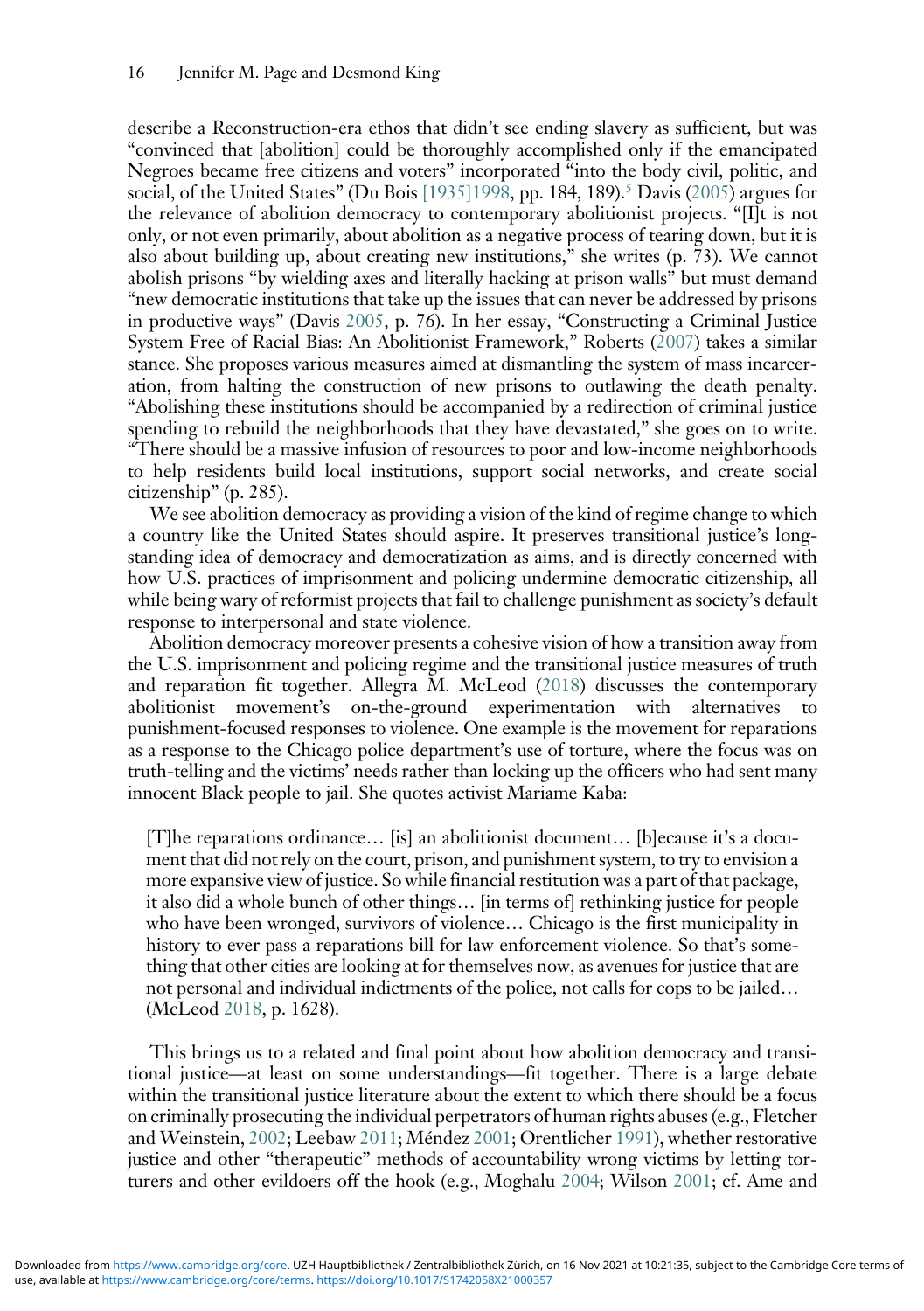Alidu, [2010](#page-17-14)), whether low-level participants in violence should receive amnesty (e.g., Malamud-Goti [1990;](#page-20-21) Mallinder [2014\)](#page-20-22), whether "individualizing" wrongdoing via criminal trials misrepresents the systemic and collective nature of mass violence (Fletcher and Weinstein, [2002](#page-19-27); Leebaw [2011](#page-20-18)), and so on. Abolition democracy takes a firm stand on the issues in this debate, siding with those who advocate pursuing alternatives to criminal punishment, affirming the moral worth of victims through repair rather than retribution, and thinking about violence systematically rather than in individualistic terms. In the context of the present-day United States, these dynamics were on display when Derek Chauvin, the police officer who murdered George Floyd, was found guilty. Journalist Moya Lothian McLean [\(2021](#page-20-23)) comments on the novelty of mainstream Democrats calling the criminal conviction "accountability" not "justice"—since justice would require sweeping structural changes aimed at overhauling a sociopolitical system where Black people face endemic, multifaceted violence.

Four years ago, perhaps, Chauvin's conviction would have led to widespread raucous celebration and numerous politicians declaring that 'justice has been served'… But we are battered and wiser. It's not just the abolitionists with decades in the trenches who now recognize that the criminal justice system and imprisonment are not synonymous with 'justice'—not when those same institutions are responsible for trapping the George Floyds of this world in deadly carceral cycles of criminalization in the first place (McLean [2021\)](#page-20-23).

A similar observation can be made about reparations. Suppose that H.R. 40 became law and reparations proposals formulated by an H.R. 40 commission were enacted. This would provide accountability for the federal government's role as a perpetrator and collaborator in centuries of race-based violence against Black Americans. But unless accompanied by a regime change aimed at disrupting the deadly carceral cycles of criminalization and anti-Blackness, this would not be justice.

## Conclusion

An April 2021 report by the International Center for Transitional Justice The Color of Justice: Transitional Justice and the Legacy of Slavery and Racism in the United States (Ladisch and Roccatello, [2021\)](#page-20-0), cautions against dismissing the United States as a country to which transitional justice is applicable. "A common misconception is that transitional justice can only be applied in a society that is undergoing a significant transition, either at the end of a conflict or during a transfer of power," the authors of the report write. "However, while such a transition does facilitate efforts to reform institutions and redress past atrocities, what is needed are a political, social, and cultural opening and a public demand for change" (Ladisch and Roccatello, [2021,](#page-20-0) p. 2).

Many authors who advocate using the tools of transitional justice to reckon with statesponsored racial violence and human rights abuses in the United States and other Global North countries aim to persuade those who feel that no such reckoning is needed. They are skeptical of a sharp "emerging" democracy–"established" democracy distinction that too often functions to obfuscate or deny race-based injustice and structural inequalities. But in emphasizing that transitional justice is not only for contexts commonly viewed as transi-tional, the point often gets lost that justice requires a transition.<sup>[6](#page-17-15)</sup> As we have argued, the United States is not currently in a transitional moment with regard to its imprisonment and policing regime—the racial justice protests of 2020 notwithstanding, a genuine transformation away from this regime is not yet underway. "It is time," as Dorothy Roberts ([2007](#page-21-6))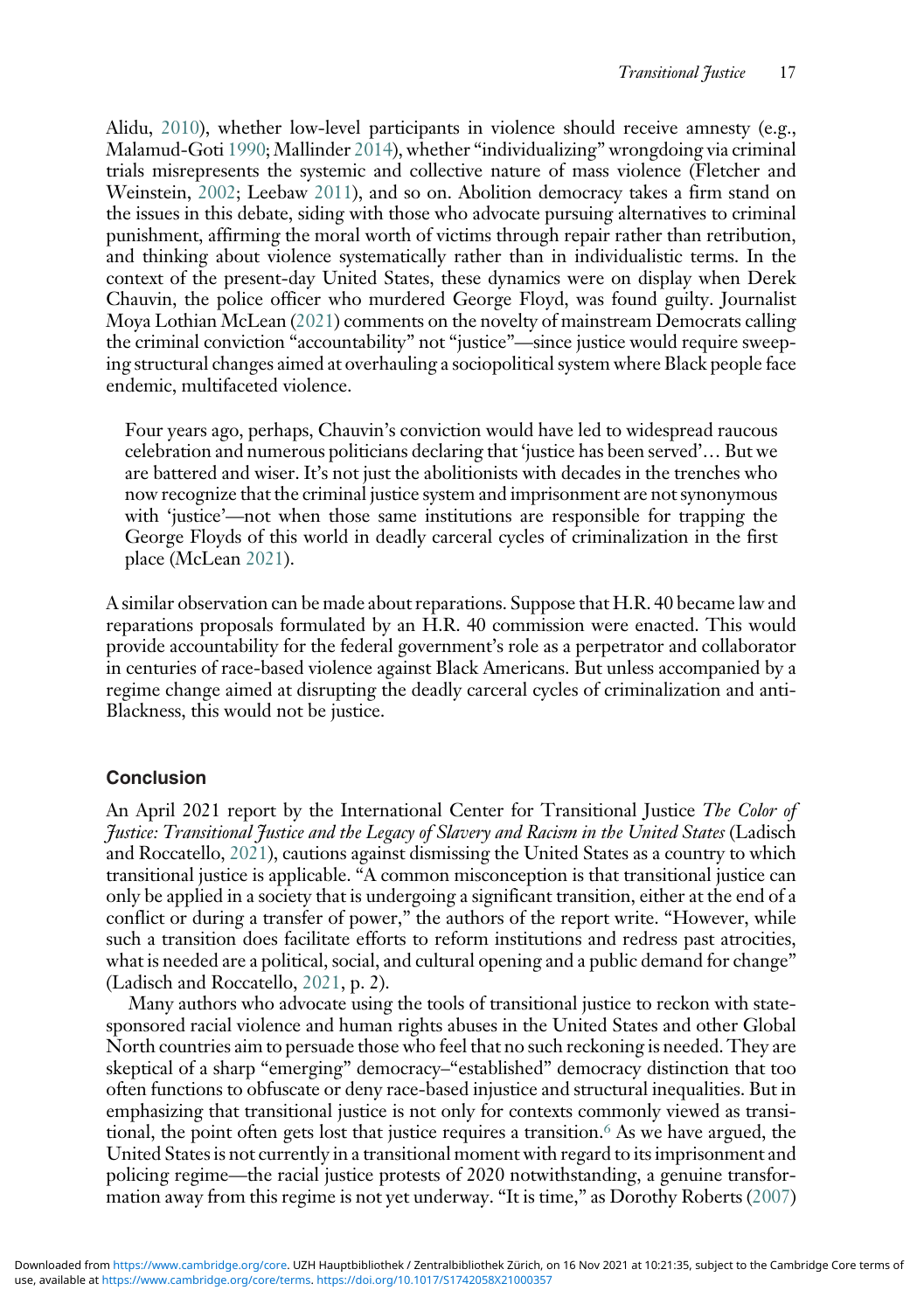wrote, "for a third Reconstruction ushered in by a movement that cracks the racial order reinforced by the mass imprisonment of African Americans" (p. 272).

Acknowledgements. The authors thank Colleen Murphy for her comments on an earlier version of the article, as well as the anonymous reviewers for Du Bois Review.

#### <span id="page-17-2"></span>**Notes**

- <sup>1</sup> Authors like Thomas Obel Hansen ([2011\)](#page-19-0), Stephen Winter ([2014](#page-22-1)), Dustin Sharp ([2015](#page-21-24)), as well as Harry Hobbs ([2016](#page-19-1)) argue against making the formal regime change context an essential part of the definition of
- <span id="page-17-4"></span>2 See also Mihai ([2016](#page-20-24)): "Democratic shifts are generally seen to cover changes exemplified, at one end of the spectrum, by such phenomena as the rights revolution in the United States and, at the other, by the more profound transformations of societies coming out of major conflict and oppression" (p. 36). On this formulation, the United States *has had* transitional moments—the rights revolution, and of course, the end of enslavement and the Civil War, which is more paradigmatically a post-conflict transition—but is not currently a transitional society.<br>3 Collateral consequences can also result from the sheer fact of a criminal conviction, even if one does not serve
- <span id="page-17-8"></span>
- <span id="page-17-12"></span>prison time. <sup>4</sup> This is not to say that the context of a formal regime change is any guarantee that the tools of transitional justice will not be used superficially. Susan Harris Rimmer [\(2010](#page-21-25)) argues that East Timor's transitional justice efforts were inadequate in important respects, particularly concerning female victims of rape, forced marriage, and military sex slavery.<br>Abolition democracy's downfall was, according to Du Bois, an eventual anti-democratic alliance with business
- <span id="page-17-13"></span>interests: "Thus a movement, which began primarily and sincerely to abolish slavery and insure the Negroes' rights, became coupled with a struggle of capitalism to retain control of the government as against Northern
- <span id="page-17-15"></span>labor and Southern and Western agriculture" (Du Bois [\[1935\]1998](#page-18-0), p. 214). <sup>6</sup> This criticism is by no means aimed at the ICTJ report referenced: Virginie Ladisch and Anna Myriam Roccatello ([2021\)](#page-20-0) point out a number of formal measures that could be undertaken to significantly reduce imprisonment and policing-related violence.

#### <span id="page-17-0"></span>References

- <span id="page-17-5"></span>Aiyetoro, Adjoa A. (2011). Why Reparations to African Descendants in the United States Are Essential to Democracy. Journal of Gender, Race, and Justice, 14: 633-664.
- <span id="page-17-14"></span>Alexander, Michelle (2010). The New Jim Crow: Mass Incarceration in the Age of Colorblindness. New York: The New Press.
- <span id="page-17-6"></span>Ame, Robert K., and Seidu M. Alidu (2010). Truth and Reconciliation Commissions, Restorative Justice, Peacemaking Criminology, and Development. Criminal Justice Studies, 23(3): 253-268.
- <span id="page-17-1"></span>American Civil Liberties Union of Eastern Mississippi (2009). Suffering in Silence: Human Rights Abuses in St. Louis Correctional Centers. [https://www.aclu-mo.org/sites/default/files/field\\_documents/aclusufferingful](https://www.aclu-mo.org/sites/default/files/field_documents/aclusufferingfullreport.pdf) [lreport.pdf](https://www.aclu-mo.org/sites/default/files/field_documents/aclusufferingfullreport.pdf) (accessed September 1, 2021).
- <span id="page-17-3"></span>Anderson, Carol (2018). One Person, No Vote: How Voter Suppression Is Destroying Our Democracy. New York: Bloomsbury Publishing USA.
- <span id="page-17-11"></span>Arthur, Paige (2009). How Transitions Reshaped Human Rights: A Conceptual History of Transitional Justice. Human Rights Quarterly, 31: 321–367.
- <span id="page-17-7"></span>Auweraert, Peter Van der (2012). Ending the 2006 Internal Displacement Crisis in Timor-Leste: Between Humanitarian Aid and Transitional Justice. Geneva: International Organization for Migration. [https://pub](https://publications.iom.int/system/files/pdf/mrs44_13june2012.pdf) [lications.iom.int/system/files/pdf/mrs44\\_13june2012.pdf](https://publications.iom.int/system/files/pdf/mrs44_13june2012.pdf) (accessed September 1, 2021).
- <span id="page-17-10"></span>Bagaric, Mirko, Sandeep Gopalan, and Marissa R. Florio (2017). A Principled Strategy for Addressing the Incarceration Crisis: Redefining Excessive Imprisonment as a Human Rights Abuse. Cardozo Law Review, 38 (5): 1663–1725.
- <span id="page-17-9"></span>Baumgartner, Frank, Derek Epp, and Kelsey Shoub (2018). Suspect Citizens: What 20 Million Traffic Stops Tell Us About Policing and Race. New York: Cambridge University Press.
- Bell, Monica C. (2017). Police Reform and the Dismantling of Legal Estrangement. The Yale Law Journal, 126: 2054–2150.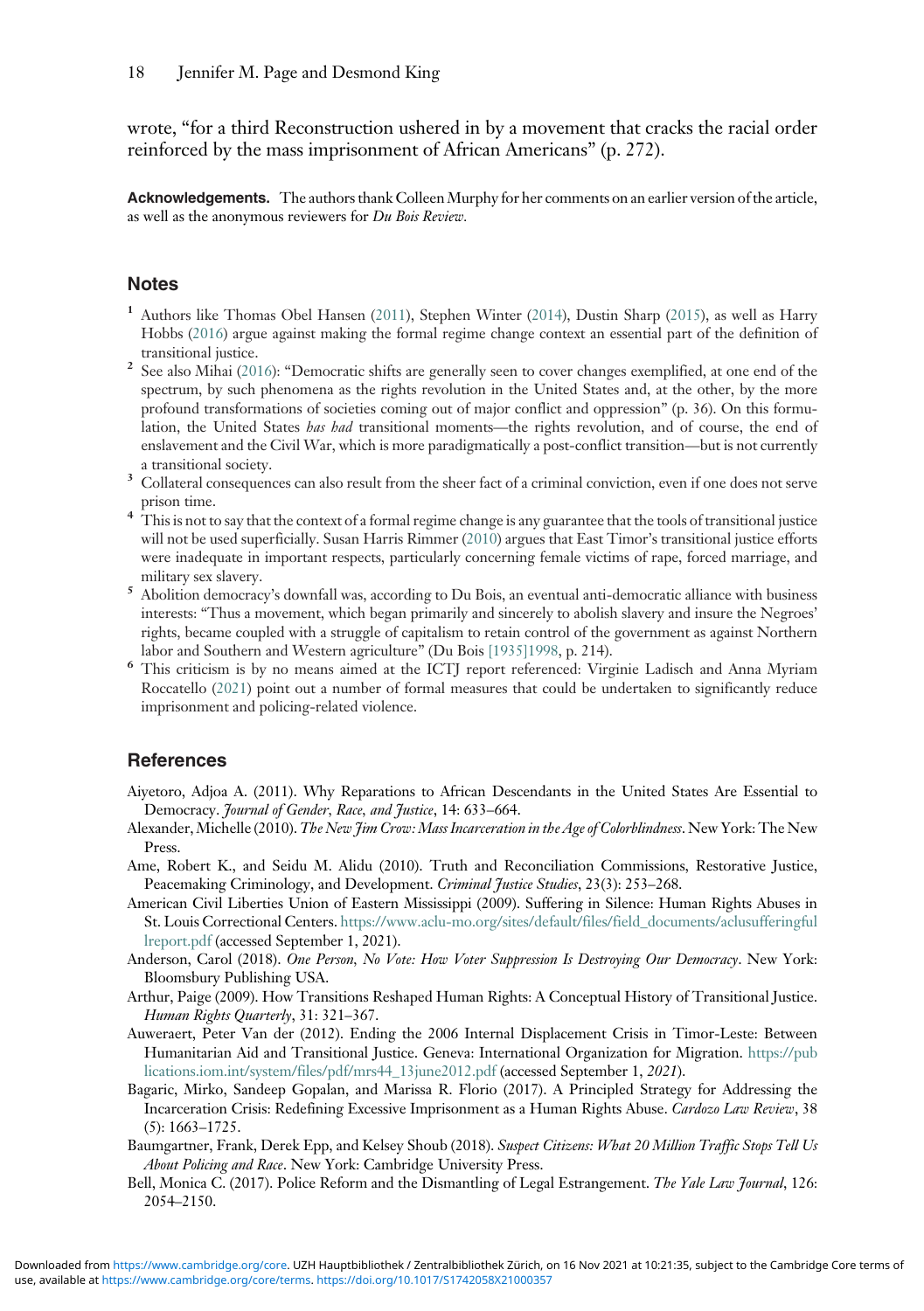- <span id="page-18-23"></span>Berry, Mary Frances (2005). My Face Is Black Is True: Callie House and the Struggle for Ex-Slave Reparations. New York: Alfred A. Knopf.
- <span id="page-18-2"></span>Bobo, Lawrence D., and James R. Kluegel (1997). Status, Ideology, and Dimensions of Whites' Racial Beliefs and Attitudes: Progress and Stagnation. In Steven A. Tuch and Jack K. Martin (Eds.), Racial Attitudes in the 1990s: Continuity and Change, pp. 93–120. Westport, CT: Praeger.
- <span id="page-18-5"></span>Bobo, Lawrence D., and Victor Thompson (2010). Racialized Mass Incarceration: Poverty, Prejudice, and Punishment. In Hazel R. Markus and Paula Moya (Eds.), Doing Race: 21 Essays for the 21st Century, pp. 322–355. New York: W. W. Norton & Company.
- <span id="page-18-24"></span>Boxill, Bernard R. (2003). A Lockean Argument for Black Reparations. Journal of Ethics, 7(1): 63-91.
- <span id="page-18-3"></span>Brito, Alexandra Barahona de, Carmen González-Enríquez, and Paloma Aguilar (2001). Introduction. In Alexandra Barahona de Brito and Carmen González-Enríquez (Eds.), The Politics of Memory: Transitional Justice in Democratizing Societies, pp. 1–39. Oxford, UK: Oxford University Press.
- <span id="page-18-6"></span>Butler, Paul (2016). The System Is Working the Way It Is Supposed To: The Limits of Criminal Justice Reform. Georgetown Law Journal, 104: 1419–1478.
- <span id="page-18-7"></span>Butler, Paul (2017). Chokehold: Policing Black Men. New York: The New Press.
- <span id="page-18-8"></span>Carbado, Devon W. (2017). From Stop and Frisk to Shoot and Kill: Terry v. Ohio's Pathway to Police Violence. UCLA Law Review, 64: 1508–1552.
- <span id="page-18-12"></span>Carpenter, Dick M., II, Lisa Knepper, Angela C. Erickson, and Jennifer McDonald (2015). Policing for Profit: The Abuse of Civil Asset Forfeiture, Second Edition. Arlington, VA: Institute for Justice. [https://ij.org/wp](https://ij.org/wp-content/uploads/2015/11/policing-for-profit-2nd-edition.pdf)[content/uploads/2015/11/policing-for-profit-2nd-edition.pdf](https://ij.org/wp-content/uploads/2015/11/policing-for-profit-2nd-edition.pdf) (accessed September 1, 2021).
- <span id="page-18-14"></span>Chettiar, Inimai, and Michael Waldman (Eds.) (2015). Solutions: American Leaders Speak Out on Criminal Justice. New York: Brennan Center for Justice.
- <span id="page-18-10"></span>Chetty, Raj, Nathaniel Hendren, Maggie R. Jones, and Sonya R. Porter (2020). Race and Economic Opportunity in the United States: An Intergenerational Perspective. The Quarterly Journal of Economics, 135(2): 711–783.
- <span id="page-18-13"></span>Clear, Todd R. (2021). Decarceration Problems and Prospects. Annual Review of Criminology, 4(1): 239–260.
- <span id="page-18-18"></span>Congress.gov (2021a). S.40 - 117th Congress (2021-2022): Commission to Study and Develop Reparation Proposals for African Americans Act. January 25. <https://www.congress.gov/bill/117th-congress/senate-bill/40> (accessed September 1, 2021).
- <span id="page-18-19"></span>Congress.gov (2021b). H.R.40 - 117th Congress (2021-2022): Commission to Study and Develop Reparation Proposals for African Americans Act. April 14. <https://www.congress.gov/bill/117th-congress/house-bill/40> (accessed September 1, 2021).
- <span id="page-18-20"></span>Congress.gov (2021c). S.Con.Res.6 - 117th Congress (2021-2022): A Concurrent Resolution Urging the Establishment of a United States Commission on Truth, Racial Healing, and Transformation. February 25. <https://www.congress.gov/bill/117th-congress/senate-concurrent-resolution/6> (accessed September 1, 2021).
- <span id="page-18-21"></span>Congress.gov (2021d). H.Con.Res.19 - 117th Congress (2021-2022): Urging the establishment of a United States Commission on Truth, Racial Healing, and Transformation. April 28. [https://www.congress.gov/bill/117th](https://www.congress.gov/bill/117th-congress/house-concurrent-resolution/19)[congress/house-concurrent-resolution/19](https://www.congress.gov/bill/117th-congress/house-concurrent-resolution/19) (accessed September 1, 2021).
- <span id="page-18-17"></span>Coulthard, Glen Sean (2014). Red Skin, White Masks: Rejecting the Colonial Politics of Recognition. Minneapolis, MN: University of Minnesota Press.
- <span id="page-18-16"></span>Davidovic, Jovana (2012). Timor-Leste and Transitional Justice: Should We Pursue International Prosecutions for the Crimes Committed in East Timor in 1999? In Larry May and Andrew Forcehimes (Eds.), Morality, Jus Post Bellum, and International Law, pp. 78-112. Cambridge, UK: Cambridge University Press.
- <span id="page-18-1"></span>Davis, Angela Y. (2005). Abolition Democracy: Beyond Empire, Prisons, and Torture. New York: Seven Stories Press.
- <span id="page-18-22"></span>Dawson, Michael C., and Rovana Popoff (2004). Reparations: Justice and Greed in Black and White. Du Bois Review: Social Science Research on Race, 1(1): 47–91.
- <span id="page-18-11"></span>Department of Justice (DOJ) (2015). Investigation of the Ferguson Police Department Washington DC: United States Department of Justice Civil Rights Division.
- <span id="page-18-9"></span>Department of Justice (2019). Investigation of Alabama's State Prisons for Men [https://www.justice.gov/opa/](https://www.justice.gov/opa/press-release/file/1150276/download) [press-release/file/1150276/download](https://www.justice.gov/opa/press-release/file/1150276/download) (accessed September 2, 2021).
- <span id="page-18-4"></span><span id="page-18-0"></span>Du Bois, W. E. B. ([1935]1998). Black Reconstruction in America, 1860–1880. New York: The Free Press.
- Edwards, Frank, Hedwig Lee, and Michael Esposito (2019). Risk of Being Killed by Police Use of Force in the United States by Age, Race-Ethnicity, and Sex. Proceedings of the National Academy of Sciences, 116(34): 16793–16798.
- <span id="page-18-15"></span>Elinson, Zusha, Dan Frosch, and Joshua Jamerson (2021). Cities Reverse Defunding the Police Amid Rising Crime. The Wall Street Journal, May 26. [https://www.wsj.com/articles/cities-reverse-defunding-the-police](https://www.wsj.com/articles/cities-reverse-defunding-the-police-amid-rising-crime-11622066307)[amid-rising-crime-11622066307](https://www.wsj.com/articles/cities-reverse-defunding-the-police-amid-rising-crime-11622066307) (accessed September 2, 2021).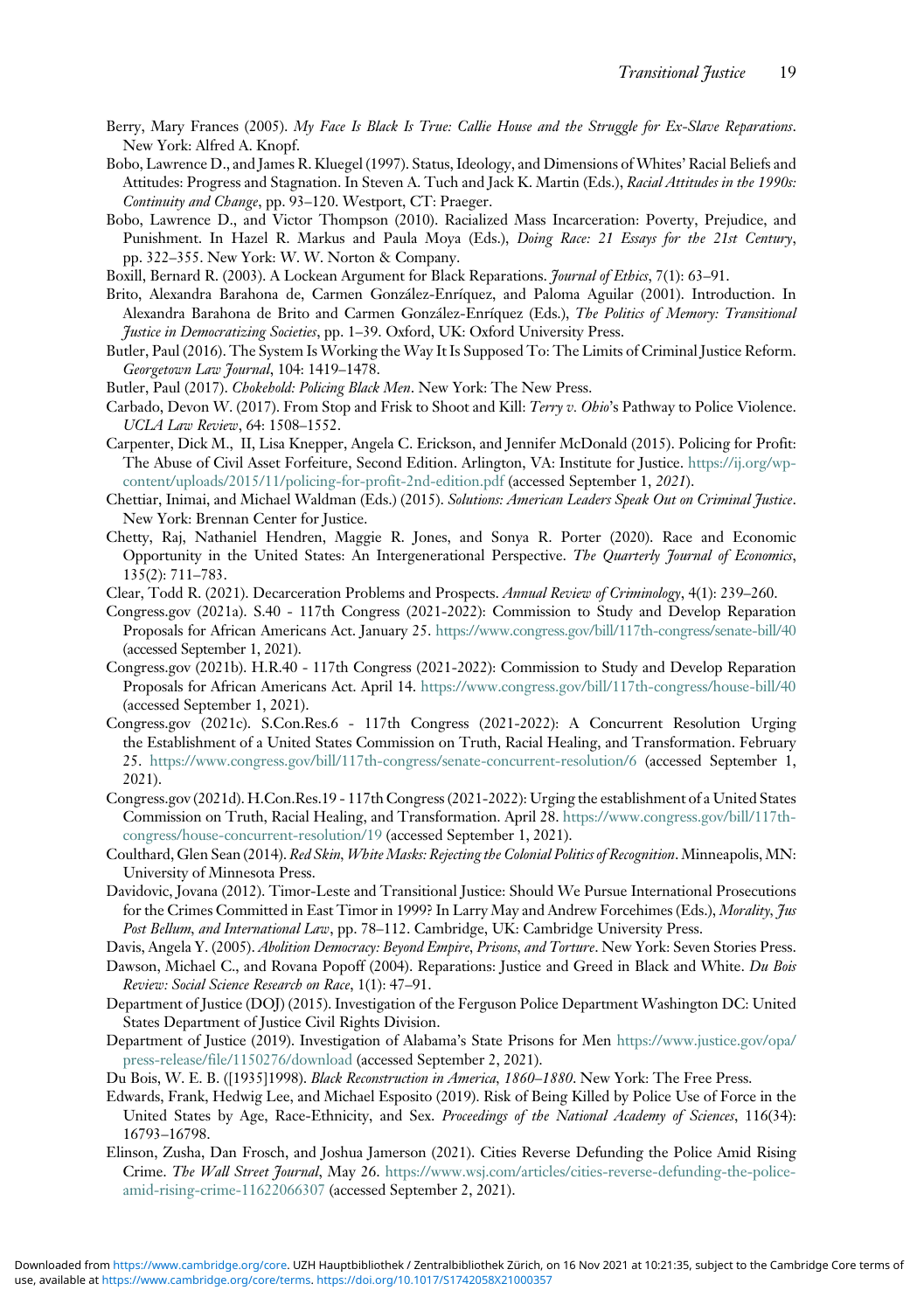- <span id="page-19-19"></span>Enns, Peter K. (2016). Incarceration Nation: How the United States Became the Most Punitive Democracy in the World. Cambridge, UK: Cambridge University Press.
- <span id="page-19-8"></span>Epp, Charles R., Steven Maynard-Moody, and Donald Haider-Markel (2014). Pulled Over: How Police Stops Define Race and Citizenship. Chicago, IL: University of Chicago Press.
- <span id="page-19-17"></span>Epperson, Matthew, and Carrie Pettus-Davis (2017). Smart Decarceration: Achieving Criminal Justice Transformation in the 21st Century. Oxford, UK: Oxford University Press.
- <span id="page-19-20"></span>Evans, Christine (2012). Case Study: Reparations in East Timor. In The Right to Reparation in International Law for Victims of Armed Conflict, pp. 185-202. Cambridge Studies in International and Comparative Law. Cambridge, UK: Cambridge University Press.
- <span id="page-19-13"></span>Fenton, Justin (2021). We Own This City: A True Story of Crime, Cops, and Corruption. New York: Penguin Random House.
- <span id="page-19-21"></span>Fernandes, Clinton (2010). East Timor and the Struggle for Independence. In Lilian A. Barria and Steven D. Roper (Eds.), The Development of Institutions of Human Rights, pp. 163-178. London: Palgrave Macmillan.
- <span id="page-19-23"></span>Fisher, Max (2021). Indigenous People Advance a Big Goal: Reversing Colonialism. The New York Times, June 19. <https://www.nytimes.com/2021/06/17/world/canada/indigenous-kamloops-graves.html> (accessed September 2, 2021).
- <span id="page-19-24"></span>Flanigan, Jessica, and Christopher Freiman (2020). Drug War Reparations. Res Philosophica, 97(2): 141–168.
- <span id="page-19-27"></span>Fletcher, Laurel E., and Harvey M. Weinstein (2002). Violence and Social Repair: Rethinking the Contribution of Justice to Reconciliation. Human Rights Quarterly, 24(3): 573–639.
- <span id="page-19-6"></span>Forman, James, Jr. (2017). Locking Up Our Own: Crime and Punishment in Black America. New York: Farrar, Straus, and Giroux.
- <span id="page-19-26"></span>Fortner, Michael Javen (2015). Black Silent Majority: The Rockefeller Drug Laws and the Politics of Punishment. Cambridge, MA: Harvard University Press.
- <span id="page-19-12"></span>Futterman, Craig B., Chaclyn Hunt, and Jamie Kalven (2016). Youth/Police Encounters on Chicago's South Side: Acknowledging the Realities. University of Chicago Legal Forum, 2016 (Article 5): 125-211.
- <span id="page-19-9"></span>Garland, David (Ed.) (2001). Mass Imprisonment: Social Causes and Consequences. London: SAGE Publications.
- <span id="page-19-16"></span>Ghandnoosh, Nazgol (2020). U.S. Prison Decline: Insufficient to Undo Mass Incarceration. The Sentencing Project, May 19. [https://www.sentencingproject.org/publications/u-s-prison-decline-insufficient-undo-mass](https://www.sentencingproject.org/publications/u-s-prison-decline-insufficient-undo-mass-incarceration/)[incarceration/](https://www.sentencingproject.org/publications/u-s-prison-decline-insufficient-undo-mass-incarceration/) (accessed September 2, 2021).
- <span id="page-19-18"></span>Gilmore, Ruth Wilson (2015). The Worrying State of the Anti-Prison Movement. Social Justice Blog, February 23. <https://www.prisonlegalnews.org/news/2015/mar/2/worrying-state-anti-prison-movement/> (accessed September 2, 2021).
- <span id="page-19-14"></span>Goldstein, Rebecca, Michael W. Sances, and Hye Young You (2020). Exploitative Revenues, Law Enforcement, and the Quality of Government Service. Urban Affairs Review, 56(1): 5–31.
- <span id="page-19-15"></span>Goode, Erica (2013). U.S. Prison Populations Decline, Reflecting New Approach to Crime. The New York Times, July 25. [https://www.nytimes.com/2013/07/26/us/us-prison-populations-decline-reflecting-new-approach](https://www.nytimes.com/2013/07/26/us/us-prison-populations-decline-reflecting-new-approach-to-crime.html)[to-crime.html](https://www.nytimes.com/2013/07/26/us/us-prison-populations-decline-reflecting-new-approach-to-crime.html) (accessed September 2, 2021).
- <span id="page-19-3"></span>Graham v. Connor (1989). 490 U.S. 386.
- <span id="page-19-5"></span>Gramlich, John (2020). How Border Apprehensions, ICE Arrests and Deportations Have Changed under Trump. Pew Research Center, March 2. [https://www.pewresearch.org/fact-tank/2020/03/02/how-border](https://www.pewresearch.org/fact-tank/2020/03/02/how-border-apprehensions-ice-arrests-and-deportations-have-changed-under-trump/)[apprehensions-ice-arrests-and-deportations-have-changed-under-trump/](https://www.pewresearch.org/fact-tank/2020/03/02/how-border-apprehensions-ice-arrests-and-deportations-have-changed-under-trump/) (accessed September 2, 2021).

<span id="page-19-22"></span>Gray, David C. (2010). Extraordinary Justice. Alabama Law Review, 62(1): 55–109.

- <span id="page-19-25"></span>Haltiwanger, John, and Walt Hickey (2019). 2020 Democrats Have Started to Clash Over Slavery Reparations, But A New Poll Shows Most Liberals Support the Idea. Business Insider, March 13. [https://www.businessinsi](https://www.businessinsider.com/majority-of-liberals-support-slavery-reparations-insider-poll-shows-2019-3) [der.com/majority-of-liberals-support-slavery-reparations-insider-poll-shows-2019-3](https://www.businessinsider.com/majority-of-liberals-support-slavery-reparations-insider-poll-shows-2019-3) (accessed September 2, 2021).
- <span id="page-19-0"></span>Hansen, Thomas Obel (2011). Transitional Justice: Toward a Differentiated Theory. Oregon Review of International Law, 13(1): 1–46.
- <span id="page-19-4"></span>Heaton, Paul, Sandra Mayson, and Megan Stevenson (2017). The Downstream Consequences of Misdemeanor Pretrial Detention. Stanford Law Review, 69(3): 711–794.
- <span id="page-19-10"></span>Hinton, Elizabeth (2016). From the War on Poverty to the War on Crime: The Making of Mass Incarceration in America. Cambridge, MA: Harvard University Press.
- <span id="page-19-11"></span>Hobbes, Thomas ([1651]1994). Leviathan. Edited by Edwin Curley. Indianapolis, IN: Hackett Publishing.
- <span id="page-19-1"></span>Hobbs, Harry (2016). Locating the Logic of Transitional Justice in Liberal Democracies: Native Title in Australia. University of New South Wales Law Journal, 39(2): 512–552.
- <span id="page-19-2"></span>Human Rights Watch (1998). Shielded from Justice: Police Brutality and Accountability in the United States. New York: Human Rights Watch.
- <span id="page-19-7"></span>Illinois v. Wardlow (2000). 528 U.S. 119.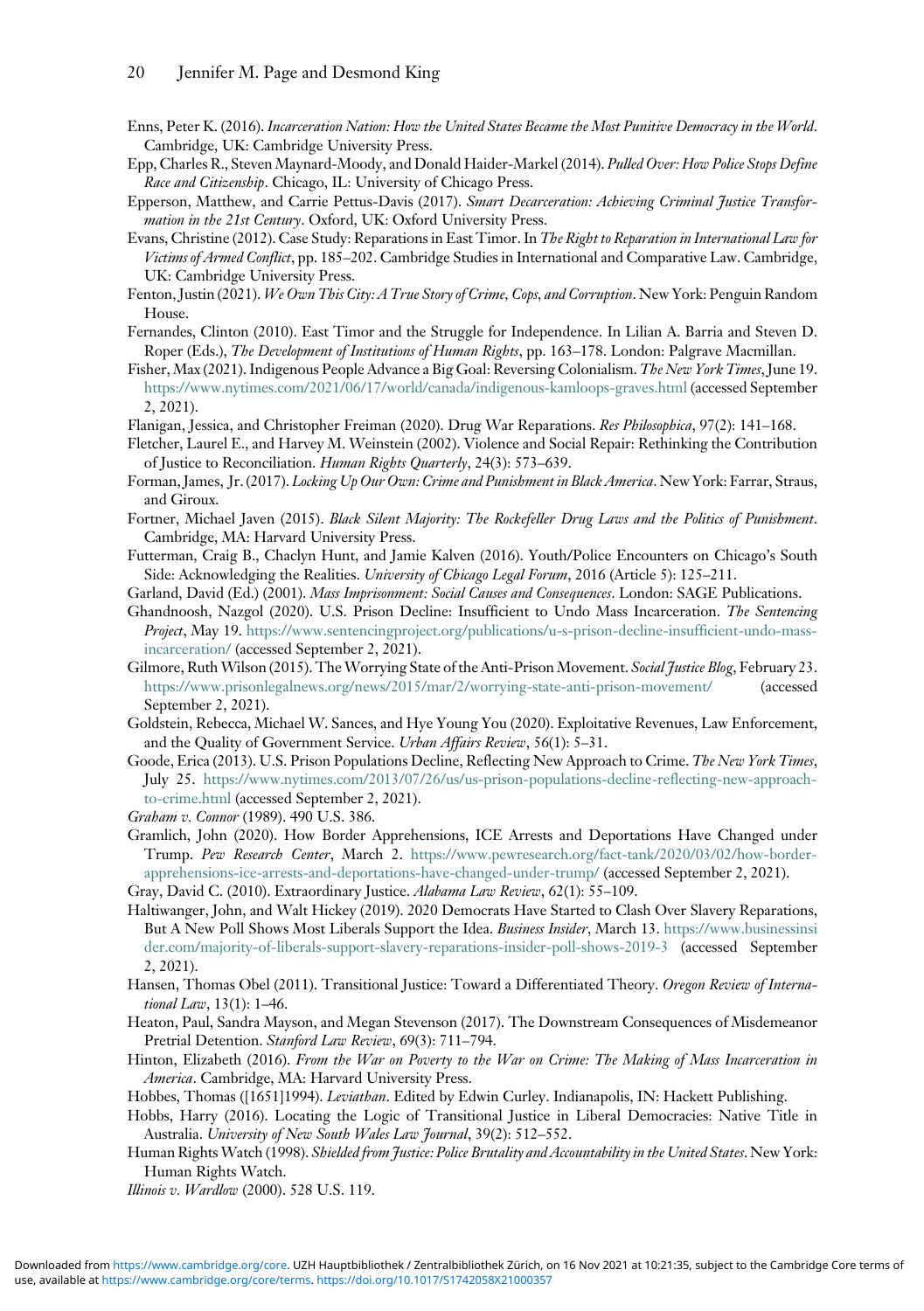- <span id="page-20-12"></span>Institute for Justice (2016). Update: U.S. Agrees to Drop Forfeiture Case and Return All of Charles Clarke's Money Plus Interest. Press Release, November 29. [https://ij.org/press-release/update-u-s-agrees-drop-forfei](https://ij.org/press-release/update-u-s-agrees-drop-forfeiture-case-return-charles-clarkes-money-plus-interest/) [ture-case-return-charles-clarkes-money-plus-interest/](https://ij.org/press-release/update-u-s-agrees-drop-forfeiture-case-return-charles-clarkes-money-plus-interest/) (accessed September 2, 2021).
- <span id="page-20-8"></span>Jackman, Mary R., and Kimberlee A. Shauman (2019). The Toll of Inequality: Excess African American Deaths in the U.S. over the Twentieth Century. Du Bois Review: Social Science Research on Race, 16(2): 291-340.
- <span id="page-20-14"></span>Jenkins, Austin (2021). With 12 New Laws, Washington State Joins Movement to Overhaul Policing. National Public Radio, May 18. [https://www.npr.org/2021/05/18/997974519/a-dozen-police-reform-bills-signed](https://www.npr.org/2021/05/18/997974519/a-dozen-police-reform-bills-signed-into-law-in-washington-state)[into-law-in-washington-state](https://www.npr.org/2021/05/18/997974519/a-dozen-police-reform-bills-signed-into-law-in-washington-state) (accessed October 21, 2021).
- <span id="page-20-7"></span>Johnson v. Glick (1973). 481 F.2nd. 1028.
- <span id="page-20-3"></span>King, Desmond S., and Jennifer M. Page (2018). Towards Transitional Justice?: Black Reparations and the End of Mass Incarceration. Ethnic and Racial Studies, 41(4): 739–758.
- <span id="page-20-16"></span>King, Desmond S., and Rogers M. Smith (2005). Racial Orders in American Political Development. American Political Science Review, 99(1): 75–92.
- <span id="page-20-4"></span>Kritz, Neil J. (Ed.) (1995). Transitional Justice: How Emerging Democracies Reckon with Former Regimes. Washington, DC: United States Institute of Peace Press.
- <span id="page-20-0"></span>Ladisch, Virginie, and Anna Myriam Roccatello (2021). The Color of Justice: Transitional Justice and the Legacy of Slavery and Racism in the United States. International Center for Transitional Justice. [https://www.ictj.org/](https://www.ictj.org/publication/color-justice-transitional-justice-and-legacy-slavery-and-racism-united-states) [publication/color-justice-transitional-justice-and-legacy-slavery-and-racism-united-states](https://www.ictj.org/publication/color-justice-transitional-justice-and-legacy-slavery-and-racism-united-states) (accessed September 2, 2021).
- <span id="page-20-9"></span>Lee, Hedwig, Tyler McCormick, Margaret T. Hicken, and Christopher Wildeman (2015). Racial Inequalities in Connectedness to Imprisoned Individuals in the United States. Du Bois Review: Social Science Research on Race, 12 (2): 269–282.
- <span id="page-20-18"></span>Leebaw, Bronwyn (2011). *Judging State-Sponsored Violence, Imagining Political Change*. Cambridge, UK: Cambridge University Press.
- <span id="page-20-13"></span>MacFarquhar, Neil (2020). Many Claim Extremists Are Sparking Protest Violence. But Which Extremists? The New York Times, May 31. [https://www.nytimes.com/2020/05/31/us/george-floyd-protests-white-suprem](https://www.nytimes.com/2020/05/31/us/george-floyd-protests-white-supremacists-antifa.html) [acists-antifa.html](https://www.nytimes.com/2020/05/31/us/george-floyd-protests-white-supremacists-antifa.html) (accessed September 2, 2021).
- <span id="page-20-6"></span>MacLachlan, Alice, and Allen Speight (Eds.) (2013). Justice, Responsibility, and Reconciliation in the Wake of Conflict. Dordrecht, Netherlands: Springer.
- <span id="page-20-21"></span>Malamud-Goti, Jaime (1990). Transitional Governments in the Breach: Why Punish State Criminals? Human Rights Quarterly, 12(1): 1–16.
- <span id="page-20-22"></span>Mallinder, Louise (2014). Amnesties in the Pursuit of Reconciliation, Peacebuilding, and Restorative Justice. In Jennifer J. Llewellyn and Daniel Philpott (Eds.), Restorative Justice, Reconciliation, and Peacebuilding, pp. 138–173. Oxford, UK: Oxford University Press.
- <span id="page-20-15"></span>Martin, William G., and Joshua M. Price (Eds.) (2016). After Prisons?: Freedom, Decarceration, and Justice Disinvestment. Lanham, MD: Lexington Books.
- <span id="page-20-23"></span>McLean, Moya Lothian (2021). Derek Chauvin's Conviction Has Left Us Hollow Because the Bare Minimum Is No Longer Enough. Gal-Dem, April 21. <https://gal-dem.com/derek-chauvin-george-floyd/> (accessed September 2, 2021).
- <span id="page-20-17"></span>McLeod, Allegra M. (2018). Envisioning Abolition Democracy. Harvard Law Review, 132: 1613–1649.
- <span id="page-20-19"></span>Méndez, Juan E. (2001). National Reconciliation, Transnational Justice, and the International Criminal Court. Ethics & International Affairs, 15(1): 25–44.
- <span id="page-20-24"></span><span id="page-20-5"></span>Mihai, Mihaela (2016). Negative Emotions and Transitional Justice. New York: Columbia University Press.
- Mihr, Anja (2021). An Introduction to Transitional Justice. In Olivera Simil (Ed.), An Introduction to Transitional Justice, 2nd ed., pp. 1–28. Abingdon, UK: Routledge.
- <span id="page-20-20"></span>Moghalu, Kingsley Chiedu (2004). Reconciling Fractured Societies: An African Perspective on the Role of Judicial Prosecutions. In Ramesh Thakur and Peter Malcontent (Eds.), From Sovereign Impunity to International Accountability: The Search for Justice in a World of States, pp. 197-223. Tokyo, Japan: United Nations University Press.
- <span id="page-20-10"></span>Murakawa, Naomi (2008). The Origins of the Carceral Crisis: Racial Order as 'Law and Order' in Postwar American Politics. In Joseph E. Lowndes, Julie Novkov, and Dorian T. Warren (Eds.), Race and American Political Development, pp. 234–255. New York: Routledge.
- <span id="page-20-11"></span>Murakawa, Naomi (2014). The First Civil Right: How Liberals Built Prison America. Oxford, UK: Oxford University Press.
- <span id="page-20-2"></span>Murphy, Colleen (2017). The Conceptual Foundations of Transitional Justice. Cambridge, UK: Cambridge University Press.
- <span id="page-20-1"></span>Nagy, Rosemary (2008). Transitional Justice as Global Project: Critical Reflections. Third World Quarterly, 29(2): 275–289.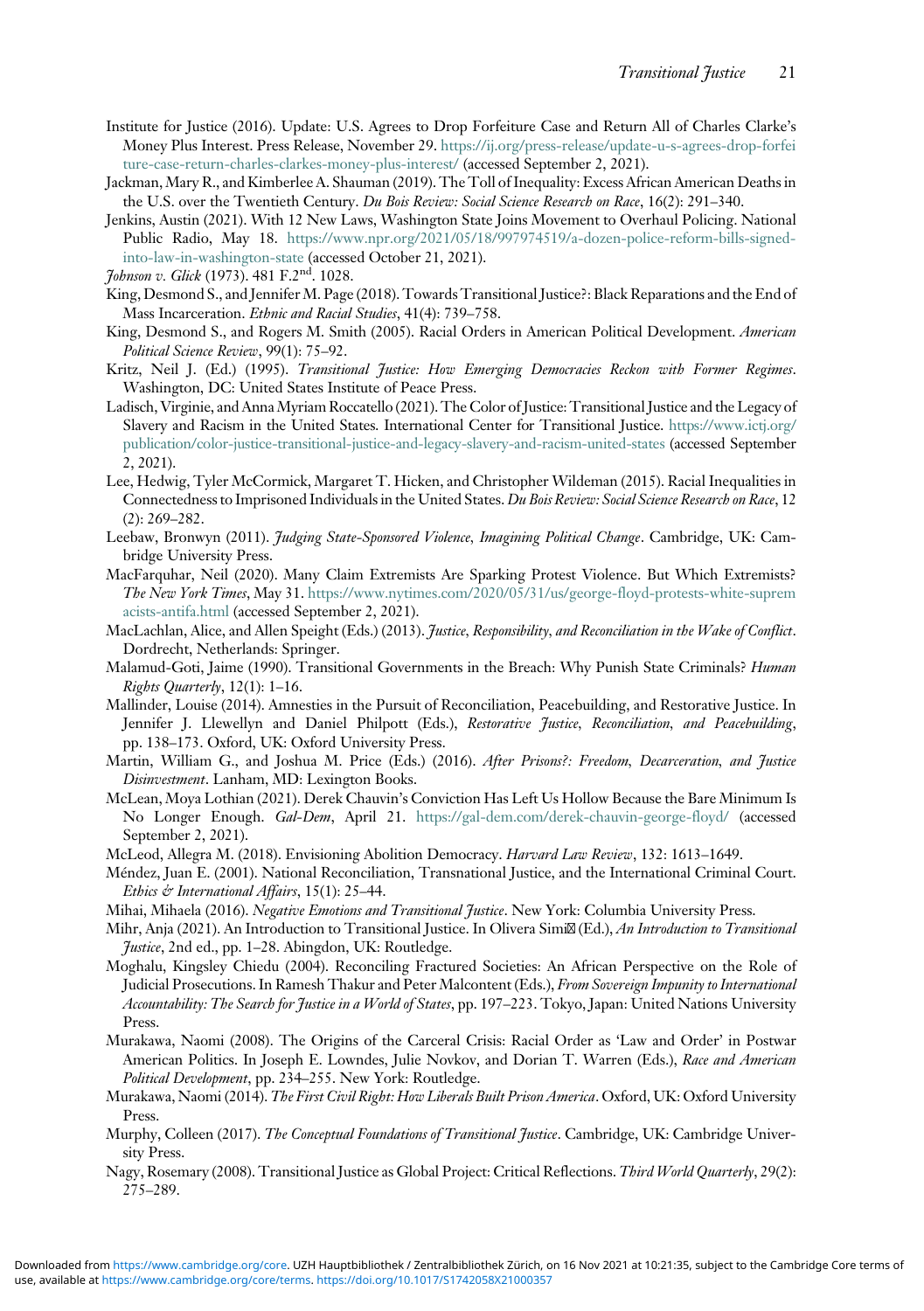- <span id="page-21-12"></span>Natapoff, Alexandra (2018). Punishment without Crime: How Our Massive Misdemeanor System Traps the Innocent and Makes America More Unequal. New York: Basic Books.
- <span id="page-21-0"></span>Nevius, Marcus P. (2021). The Legacy of Racial Hatred in the January 6 Insurrection. *JSTOR Daily*, February 24. <https://daily.jstor.org/the-legacy-of-racial-hatred-in-the-january-6-insurrection/> (accessed September 2, 2021).
- <span id="page-21-3"></span>Newman, Zachary, and Osagie K. Obasogie (2018). The Futile Fourth Amendment: Understanding Police Excessive Force Doctrine Through an Empirical Assessment of Graham v. Connor. Northwestern University Law Review, 112(6): 1465–1500.
- <span id="page-21-2"></span>Ní Aoláin, Fionnuala, and Colm Campbell (2005). The Paradox of Transition in Conflicted Democracies. Human Rights Quarterly, 27(1): 172–213.
- <span id="page-21-15"></span>Nicholson-Crotty, Sean, Jill Nicholson-Crotty, Danyao Li, and Siân Mughan (2021). Race, Representation, and Assets Forfeiture. International Public Management Journa,l 24(1): 47–66.
- <span id="page-21-21"></span>O'Brien, Brendan, and Joseph Ax (2021). Chicago Suburb's Plan to Pay Black Residents Reparations Could Be a National Model. Reuters, March 22. [https://www.reuters.com/article/us-usa-race-reparations](https://www.reuters.com/article/us-usa-race-reparations-idUSKBN2BD0B8)[idUSKBN2BD0B8](https://www.reuters.com/article/us-usa-race-reparations-idUSKBN2BD0B8) (accessed September 2, 2021).
- <span id="page-21-5"></span>Obasogie, Osagie K. (2020). More Than Bias: How Law Produces Police Violence. Boston University Law Review, 100: 771–785.
- <span id="page-21-4"></span>Obasogie, Osagie K., and Zachary Newman (2019). The Endogenous Fourth Amendment: An Empirical Assessment of How Police Understandings of Excessive Force Become Constitutional Law. Cornell Law Review, 104(5): 1281–1335.
- <span id="page-21-9"></span>Oliver, Melvin, and Thomas Shapiro (2006). Black Wealth/White Wealth: A New Perspective on Racial Inequality. 2nd ed. New York: Routledge.
- <span id="page-21-19"></span>Olsen, Henry (2021). We're Facing a Massive Spike in Violent Crime. Democrats Can't Take It Lightly. The Washington Post, February 11. [https://www.washingtonpost.com/opinions/2021/02/11/were-facing-massive](https://www.washingtonpost.com/opinions/2021/02/11/were-facing-massive-spike-violent-crime-democrats-cant-take-it-lightly/)[spike-violent-crime-democrats-cant-take-it-lightly/](https://www.washingtonpost.com/opinions/2021/02/11/were-facing-massive-spike-violent-crime-democrats-cant-take-it-lightly/) (accessed September 2, 2021).
- <span id="page-21-23"></span>Orentlicher, Diane F. (1991). Settling Accounts: The Duty to Prosecute Human Rights Violations of a Prior Regime. Yale Law Journal, 100: 2537–2615.
- <span id="page-21-10"></span>Orfield, Gary, and Erica Frankenberg (2014). Brown at 60: Great Progress, a Long Retreat and an Uncertain Future. Civil Rights Project at UCLA. [https://www.civilrightsproject.ucla.edu/research/k-12-education/inte](https://www.civilrightsproject.ucla.edu/research/k-12-education/integration-and-diversity/brown-at-60-great-progress-a-long-retreat-and-an-uncertain-future/Brown-at-60-051814.pdf) [gration-and-diversity/brown-at-60-great-progress-a-long-retreat-and-an-uncertain-future/Brown-at-60-](https://www.civilrightsproject.ucla.edu/research/k-12-education/integration-and-diversity/brown-at-60-great-progress-a-long-retreat-and-an-uncertain-future/Brown-at-60-051814.pdf) [051814.pdf](https://www.civilrightsproject.ucla.edu/research/k-12-education/integration-and-diversity/brown-at-60-great-progress-a-long-retreat-and-an-uncertain-future/Brown-at-60-051814.pdf) (accessed September 2, 2021).
- <span id="page-21-20"></span>Page, Jennifer M. (2019). Reparations for Police Killings. Perspectives on Politics, 17(4): 958–972.
- <span id="page-21-17"></span>Patterson, Evelyn J. (2017). The Strategies, Complexities, and Realities of Zero Prison Population Growth. Social Sciences, 6(2): 60.
- <span id="page-21-22"></span>Pfaff, John (2015). The War on Drugs and Prison Growth: Limited Importance, Limited Legislative Options. Harvard Journal on Legislation, 52: 173-222.
- <span id="page-21-18"></span>Pfaff, John (2017). Locked In: The True Causes of Mass Incarceration and How to Achieve Real Reform. New York: Basic Books.
- <span id="page-21-25"></span>Rimmer, Susan Harris (2010). Gender and Transitional Justice: The Women of East Timor. New York: Routledge.
- <span id="page-21-11"></span>Roberts, Dorothy E. (2003). The Social and Moral Cost of Mass Incarceration in African American Communities. Stanford Law Review, 56: 1271–1305.
- <span id="page-21-6"></span>Roberts, Dorothy E. (2007). Constructing a Criminal Justice System Free of Racial Bias: An Abolitionist Framework. Columbia Human Rights Law Review, 39: 261–285.
- <span id="page-21-13"></span>Sances, Michael W., and Hye Young You (2017). Who Pays for Government?: Descriptive Representation and Exploitative Revenue Sources. The Journal of Politics, 79(3): 1090-1094.
- <span id="page-21-8"></span>Sawyer, Wendy (2019). How Race Impacts Who Is Detained Pretrial. Prison Policy Initiative, October 9. [https://](https://www.prisonpolicy.org/blog/2019/10/09/pretrial_race/) [www.prisonpolicy.org/blog/2019/10/09/pretrial\\_race/](https://www.prisonpolicy.org/blog/2019/10/09/pretrial_race/) (accessed September 2, 2021).
- <span id="page-21-7"></span>Schwirtz, Michael, and Michael Winerip (2015). Kalief Browder, Held at Rikers Island for 3 Years Without Trial, Commits Suicide." The New York Times, June 8. [https://www.nytimes.com/2015/06/09/nyregion/kalief-brow](https://www.nytimes.com/2015/06/09/nyregion/kalief-browder-held-at-rikers-island-for-3-years-without-trial-commits-suicide.html) [der-held-at-rikers-island-for-3-years-without-trial-commits-suicide.html](https://www.nytimes.com/2015/06/09/nyregion/kalief-browder-held-at-rikers-island-for-3-years-without-trial-commits-suicide.html) (accessed September 2, 2021).
- <span id="page-21-24"></span>Sharp, Dustin N. (2015). Emancipating Transitional Justice from the Bonds of the Paradigmatic Transition. International Journal of Transitional Justice, 9(1): 150-169.
- <span id="page-21-16"></span>Shelby, Tommie (2016). Dark Ghettos: Injustice, Dissent, and Reform. Cambridge, MA: Belknap Press.
- <span id="page-21-14"></span>Singla, Akheil, Charlotte Kirschner, and Samuel B. Stone (2020). Race, Representation, and Revenue: Reliance on Fines and Forfeitures in City Governments. Urban Affairs Review, 56(4): 1132–1167.
- <span id="page-21-1"></span>Smith, Rogers M., and Desmond King (2021). White Protectionism in America. Perspectives on Politics, 19(2): 460–478.